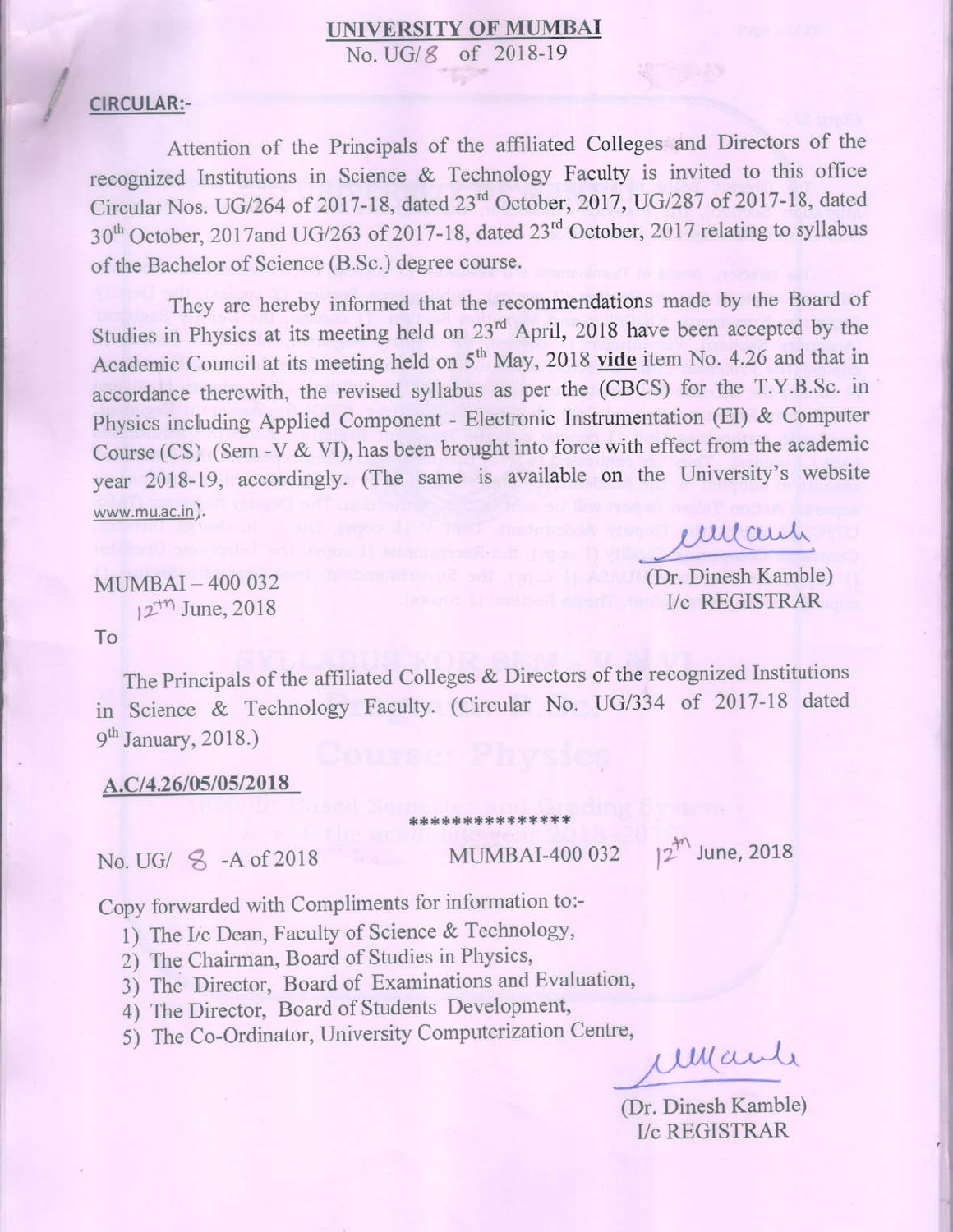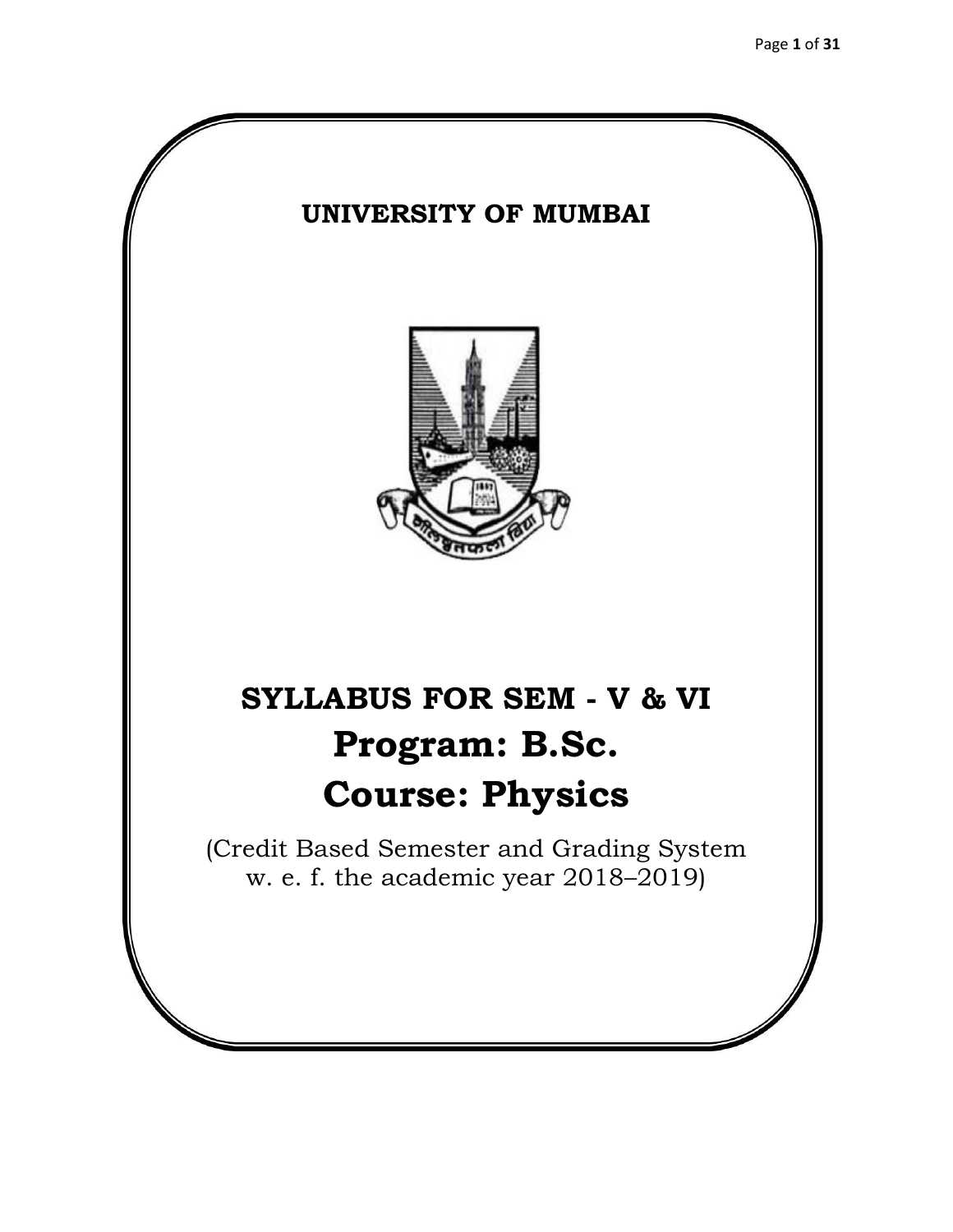|                   |              | <b>SEMESTER V</b>                             |                |     |                         |
|-------------------|--------------|-----------------------------------------------|----------------|-----|-------------------------|
|                   |              | <b>Theory</b>                                 |                |     |                         |
| Course            | <b>UNIT</b>  | <b>TOPICS</b>                                 | <b>Credits</b> | per | <b>Lectures</b><br>Week |
| <b>USPH501</b>    | $\mathbf I$  | Mathematical Methods in Physics               | 2.5            |     | 4                       |
|                   | II           | Mathematical Methods in Physics               |                |     |                         |
|                   | III          | Thermal and Statistical Physics               |                |     |                         |
|                   | IV           | Thermal and Statistical Physics               |                |     |                         |
| <b>USPH502</b>    | $\mathbf{I}$ | Solid State Physics                           |                |     |                         |
|                   | II           | Solid State Physics                           | 2.5            |     | 4                       |
|                   | III          | Solid State Physics                           |                |     |                         |
|                   | IV           | Solid State Physics                           |                |     |                         |
| <b>USPH503</b>    | $\mathbf I$  | <b>Atomic Physics</b>                         |                |     |                         |
|                   | $\mathbf{I}$ | <b>Atomic Physics</b>                         | 2.5            |     | 4                       |
|                   | III          | <b>Molecular Physics</b>                      |                |     |                         |
|                   | IV           | <b>Molecular Physics</b>                      |                |     |                         |
| <b>USPH504</b>    | $\mathbf I$  | Electrodynamics                               |                |     |                         |
|                   | II           | Electrodynamics                               | 2.5            |     | 4                       |
|                   | III          | Electrodynamics                               |                |     |                         |
|                   | IV           | Electrodynamics                               |                |     |                         |
| <b>Practicals</b> |              |                                               |                |     |                         |
| USPHP05           |              | Practicals of Course USPH501 + Course USPH502 |                | 2.5 | 6                       |
| <b>USPHP06</b>    |              | Practicals of Course USPH503 + Course USPH504 |                | 2.5 | 6                       |
|                   |              | Project                                       |                |     |                         |
| <b>USPHPR1</b>    |              | USPH501 + USPH502 + USPH503 + USPH504         |                | 1   | 4                       |

**T.Y.B.Sc. Physics Syllabus:** Credit Based Semester and Grading System to be implemented from the Academic year 2018-2019.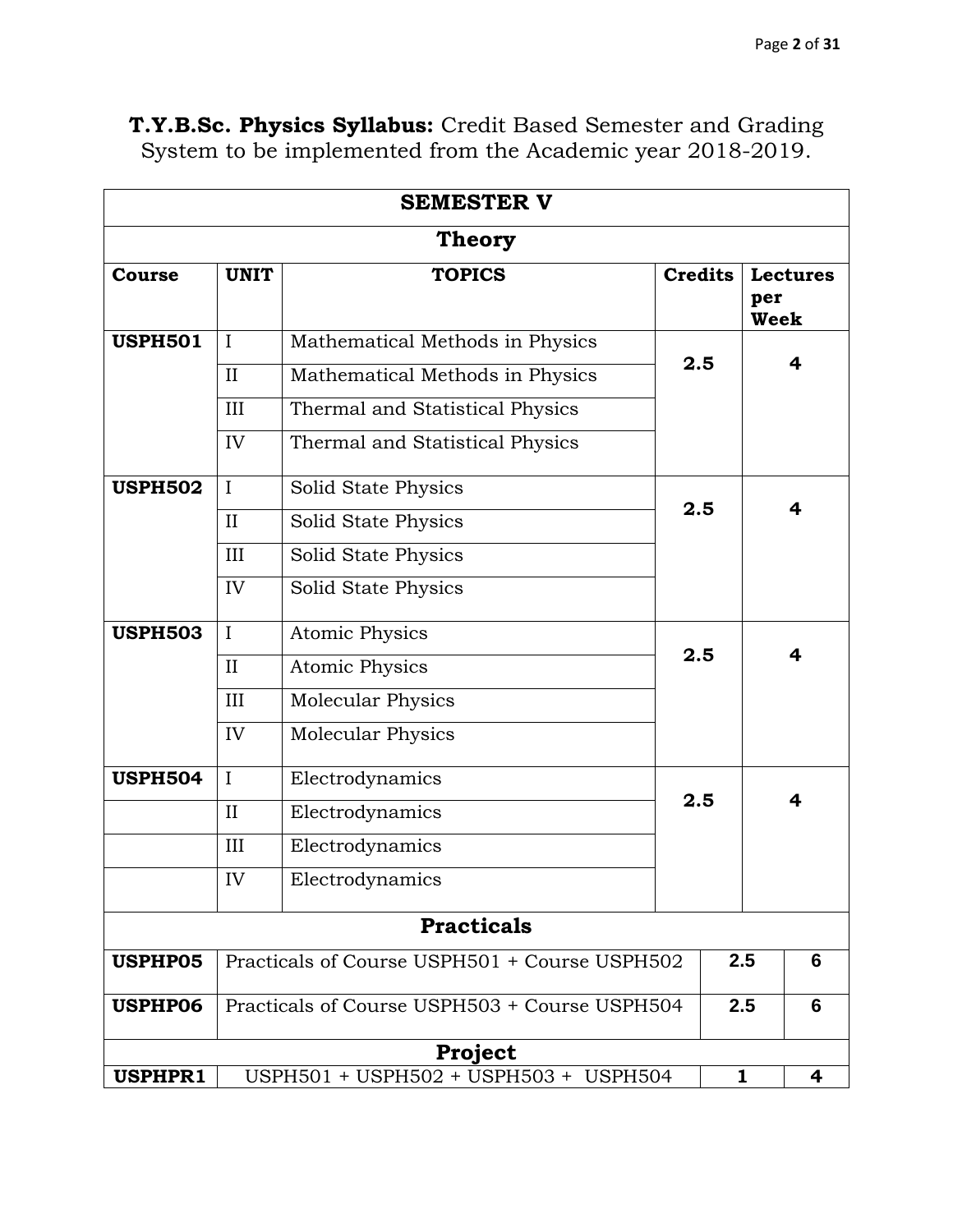|                |             | <b>SEMESTER VI</b>                            |                |                    |                 |
|----------------|-------------|-----------------------------------------------|----------------|--------------------|-----------------|
|                |             | <b>Theory</b>                                 |                |                    |                 |
| Course         | <b>UNIT</b> | <b>TOPICS</b>                                 | <b>Credits</b> | per<br><b>Week</b> | <b>Lectures</b> |
| <b>USPH601</b> | $\mathbf I$ | <b>Classical Mechanics</b>                    | 2.5            |                    | 4               |
|                | II          | Classical Mechanics                           |                |                    |                 |
|                | III         | <b>Classical Mechanics</b>                    |                |                    |                 |
|                | IV          | <b>Classical Mechanics</b>                    |                |                    |                 |
| <b>USPH602</b> | $\mathbf I$ | Electronics                                   |                |                    |                 |
|                | II          | Electronics                                   | 2.5            |                    | 4               |
|                | III         | Electronics                                   |                |                    |                 |
|                | IV          | Electronics                                   |                |                    |                 |
| <b>USPH603</b> | $\mathbf I$ | <b>Nuclear Physics</b>                        |                |                    |                 |
|                | II          | <b>Nuclear Physics</b>                        | 2.5            |                    | 4               |
|                | III         | <b>Nuclear Physics</b>                        |                |                    |                 |
|                | IV          | Nuclear Physics                               |                |                    |                 |
| <b>USPH604</b> | $\mathbf I$ | Special Theory of Relativity                  |                |                    |                 |
|                | $\rm II$    | Special Theory of Relativity                  | 2.5            |                    | 4               |
|                | III         | Special Theory of Relativity                  |                |                    |                 |
|                | IV          | Special Theory of Relativity                  |                |                    |                 |
|                |             | <b>Practicals</b>                             |                |                    |                 |
| <b>USPH605</b> |             | Practicals of Course USPH601 + Course USPH602 |                | 2.5                | 6               |
| <b>USPH606</b> |             | Practicals of Course USPH603 + Course USPH604 |                | 2.5                | 6               |
|                |             | Project                                       |                |                    |                 |
| <b>USPHPR2</b> |             | USPH601 + USPH602 + USPH603 + USPH604         |                | 1                  | 4               |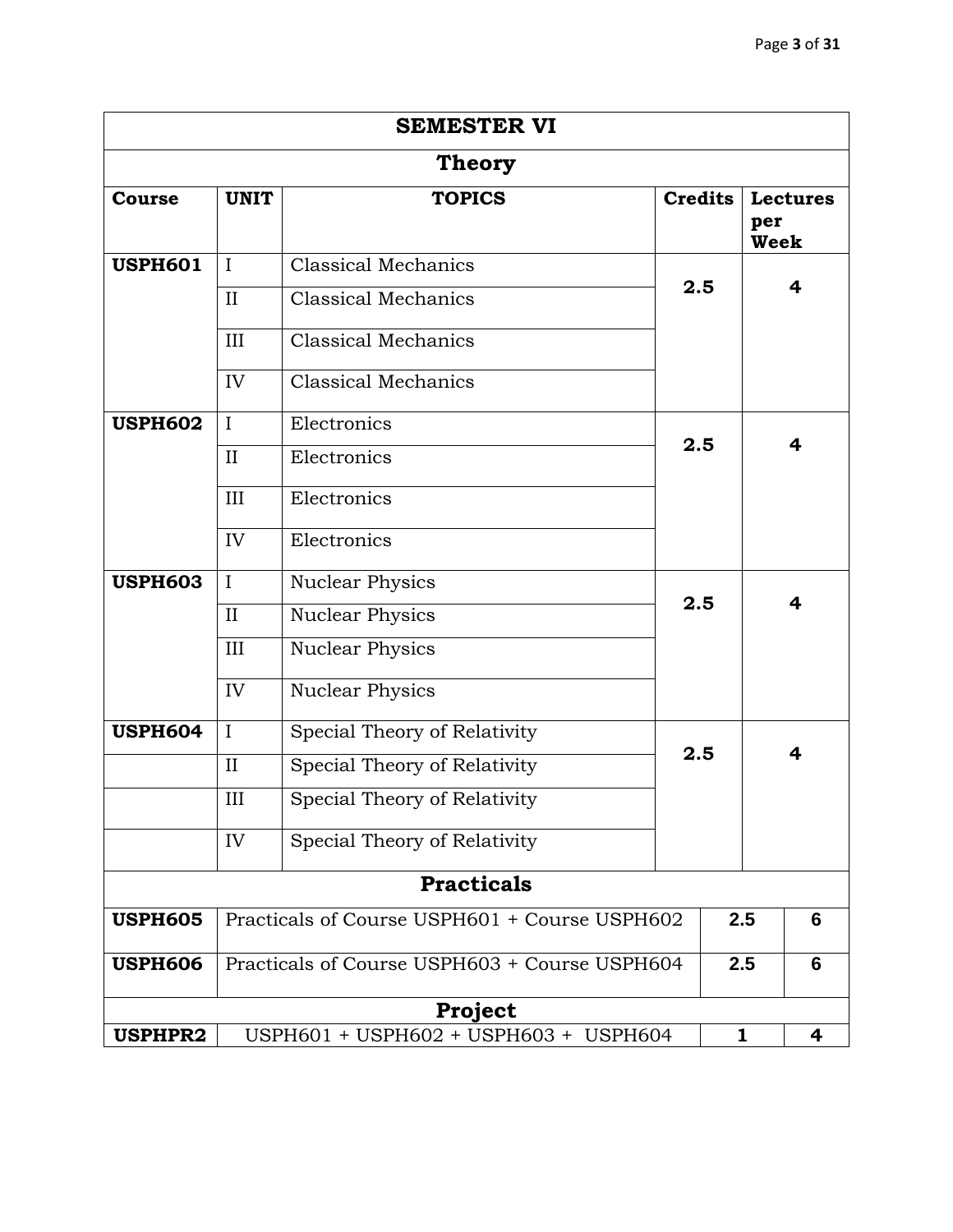#### **SCHEME OF THEORY, PRACTICALS AND PROJECT EXAMINATION (SEM- V & VI)**

| I.             |                                                                                                                                                   | Theory: External Examination: 100 marks |                                                           |                                                              |                              |  |
|----------------|---------------------------------------------------------------------------------------------------------------------------------------------------|-----------------------------------------|-----------------------------------------------------------|--------------------------------------------------------------|------------------------------|--|
|                | Each theory paper shall be of <b>THREE</b> hours duration.                                                                                        |                                         |                                                           |                                                              |                              |  |
|                | Each paper shall consist of FIVE questions. All questions are compulsory<br>and will have internal options. Choice in papers has to be 1.5 times. |                                         |                                                           |                                                              |                              |  |
|                | $O-I$ :                                                                                                                                           | From $Unit - I$                         |                                                           |                                                              |                              |  |
|                | $O-II$ :                                                                                                                                          | From Unit - II                          |                                                           |                                                              |                              |  |
|                | $O - III$ :                                                                                                                                       | From Unit - III                         |                                                           |                                                              |                              |  |
|                | $Q - IV$ :                                                                                                                                        | From Unit - IV                          |                                                           |                                                              |                              |  |
|                | $O - V$ :                                                                                                                                         |                                         | weightage of marks allotted to each Unit.                 | Will consist of questions from all the FOUR Units with equal |                              |  |
| II.            | <b>Practicals and Project:</b> The External Practical Examination will be<br>conducted as per the following scheme.                               |                                         |                                                           |                                                              |                              |  |
| Sr.<br>No.     |                                                                                                                                                   |                                         | Particulars of External Practical and Project Examination |                                                              | <b>Total</b><br><b>Marks</b> |  |
| $\mathbf{1}$   | Laboratory Work                                                                                                                                   |                                         | Experiment- $1=60$ M                                      | Experiment- $2 = 60$ M                                       | 120                          |  |
| $\overline{2}$ | Journal                                                                                                                                           |                                         | 10                                                        | 10                                                           | 20                           |  |
| 3              | Viva                                                                                                                                              |                                         | 10                                                        | 10                                                           | 20                           |  |
| Sub Total =    |                                                                                                                                                   |                                         |                                                           |                                                              | 160                          |  |
| III.           | Project                                                                                                                                           |                                         | Internal Examiner<br>(20 M)                               | External Examiner<br>(20 M)                                  | 40                           |  |
|                |                                                                                                                                                   |                                         |                                                           | <b>Grand Total</b>                                           | 200                          |  |

## **Passing Criteria:**

- 1. A student should be considered as passed in the practical examination provided he/she fulfills the following passing criteria
	- a. Minimum of 20 marks in each practical component i.e. **USPHP07**  and **USPHP08.**
	- b. Minimum of 10 marks in Project Component
	- c. And cumulatively scoring 80 marks (i.e. 40 % of 200 marks)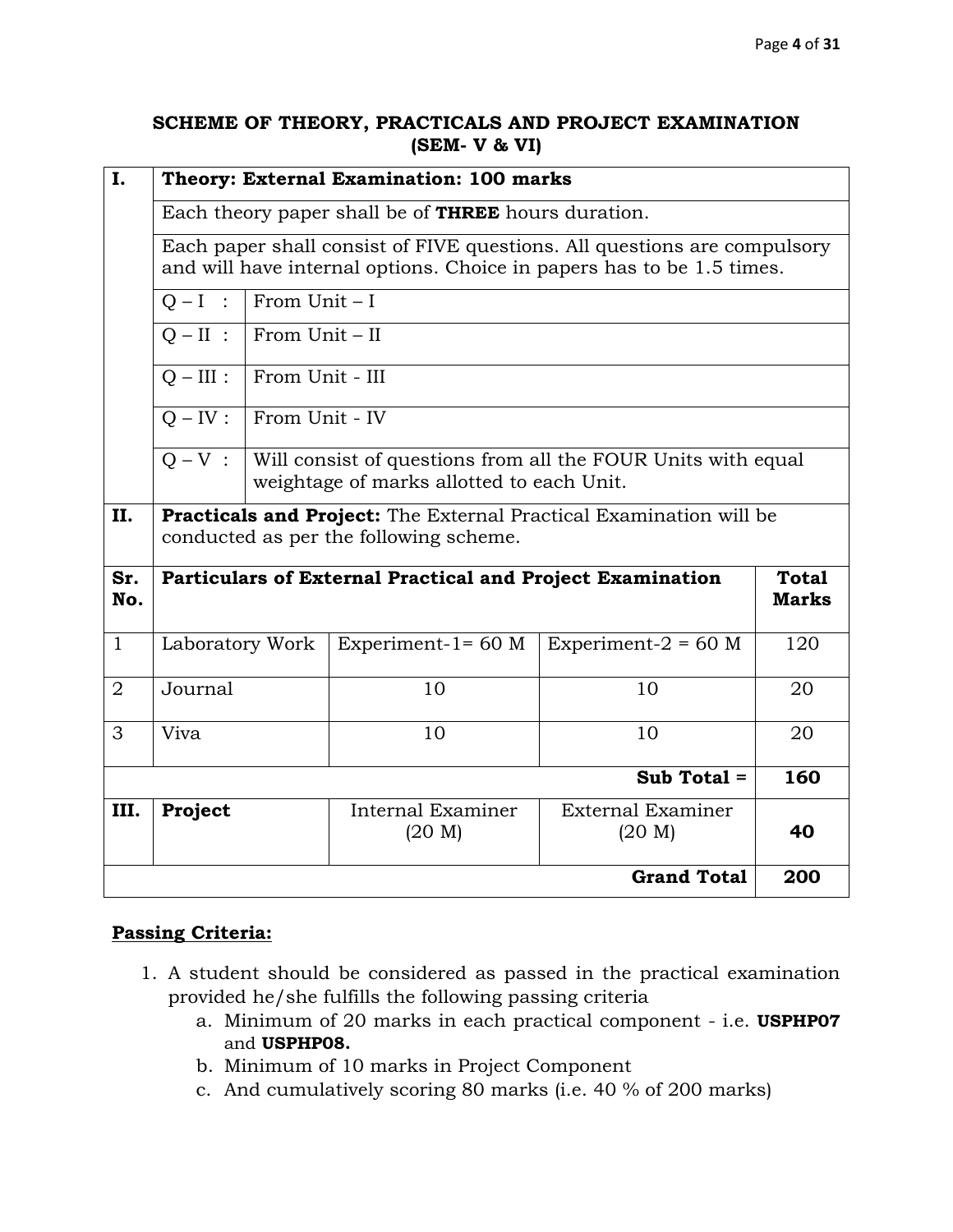| Component      | <b>Maximum</b><br>Marks | Minimum<br>Passing<br><b>Marks</b> |
|----------------|-------------------------|------------------------------------|
| <b>USPHP07</b> | 80                      | 20                                 |
| <b>USPHP08</b> | 80                      | 20                                 |
| Project 2      | 40                      | 10                                 |
| <b>Total</b>   | 200                     | 80                                 |

#### **Scheme of Examination:**

- 1. The University (external) examination for Theory and Practical shall be conducted at the end of each Semester and the evaluation of Project work at the end of the each Semester.
- 2. The candidate should appear for **THREE** Practical sessions of **three hours each** as part of his/her Practical course examination.
- 3. The candidates shall appear for external examination of 2 practical courses each carrying 80 marks and presentation of project work carrying 20 marks at the end of each semester.
- 4. The candidates shall also appear for internal presentation of project work carrying 20 marks at the end of each semester.
- 5. The candidate shall prepare and submit for practical examination a certified Journal based on the practical course with **6** experiments from each group.
- 6. The certified journal must contain a minimum of **12** regular experiments (**6** from each group), **with** minimum **5** demonstration experiments in semester VI. A separate index and certificate in journal is must for each semester course.
- 7. At the time of practical examination, the candidate must also submit the certified Project Report prepared as per the guidelines given in the Syllabus.

A candidate will be allowed to appear for the practical examination only if the candidate submits a certified journal of TYBSc Physics or a certificate from the Head of the Department to the effect that the candidate has completed the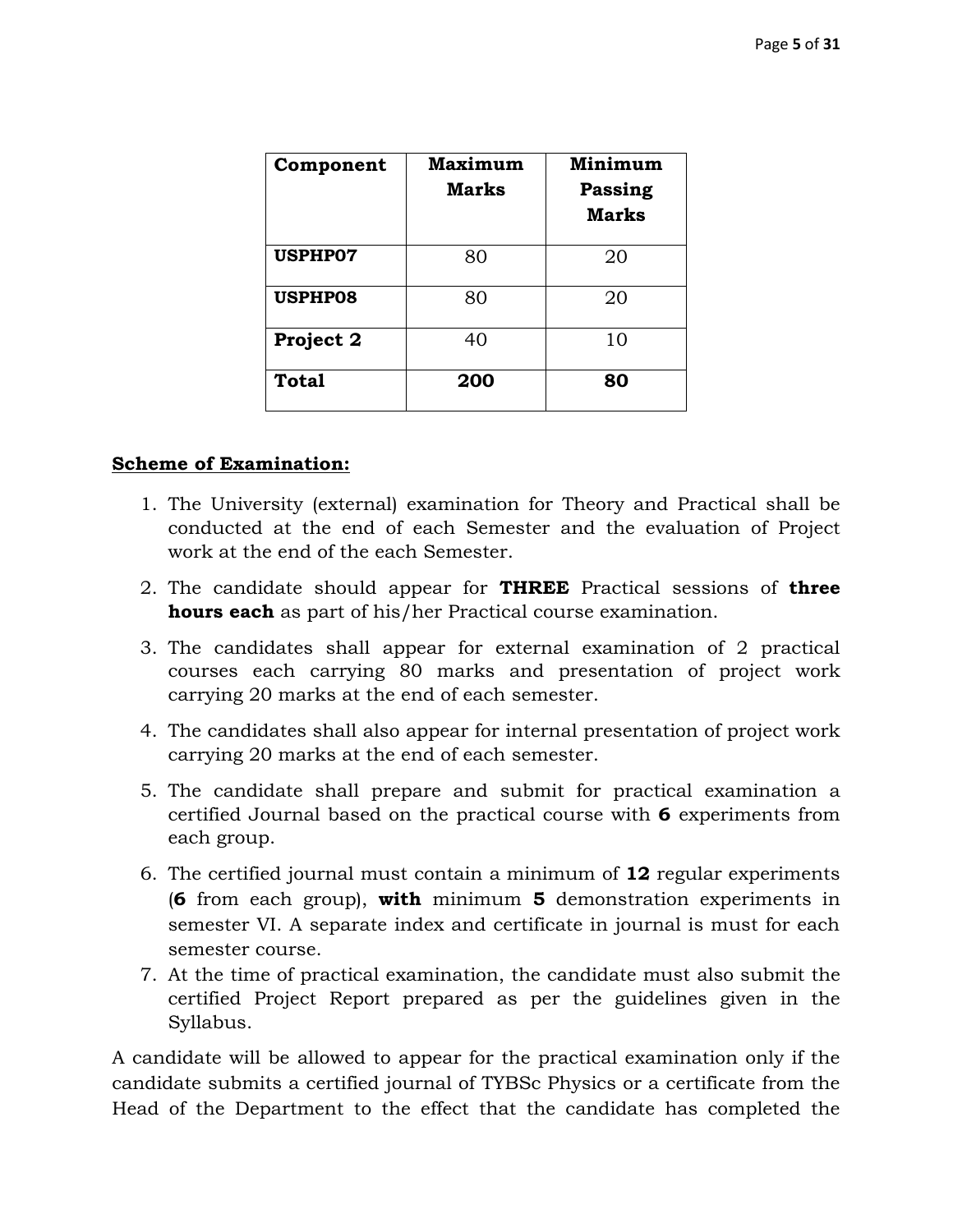practical course of TYBSc Physics as per the minimum requirements and a project completion report duly certified by the project in-charge and Head of the Department.

**III. Visits: Visits** to industry, national research laboratories, and scientific exhibitions should be encouraged.

## **SEMESTER V**

# **Theory Course - USPH501: Mathematical, Thermal and Statistical Physics**

**Learning outcomes:** From this course, the students are expected to learn some mathematical techniques required to understand the physical phenomena at the undergraduate level and get exposure to important ideas of statistical mechanics.

The students are expected to be able to solve simple problems in probability, understand the concept of independent events and work with standard continuous distributions. The students will have idea of the functions of complex variables; solve nonhomogeneous differential equations and partial differential equations using simple methods. The units on statistical mechanics would introduce the students to the concept of microstates, Boltzmann distribution and statistical origins of entropy. It is also expected that the student will understand the difference between different statistics, classical as well as quantum.

| Unit - $I$   Probability                                                                                                                                                                      | $(15 \text{ lect.})$ |
|-----------------------------------------------------------------------------------------------------------------------------------------------------------------------------------------------|----------------------|
| Review of basic concepts, introduction, sample space, events, independent<br>events, conditional probability, probability theorems, methods of counting                                       |                      |
| (derivation of formulae not expected), random variables, continuous<br>distributions (omit joint distributions), binomial distribution, the normal<br>distribution, the Poisson distribution. |                      |
| Ref: $MB - 15.1 - 15.9$                                                                                                                                                                       |                      |
| Expected to cover solved problems from each section and solve at least the<br>following problems:                                                                                             |                      |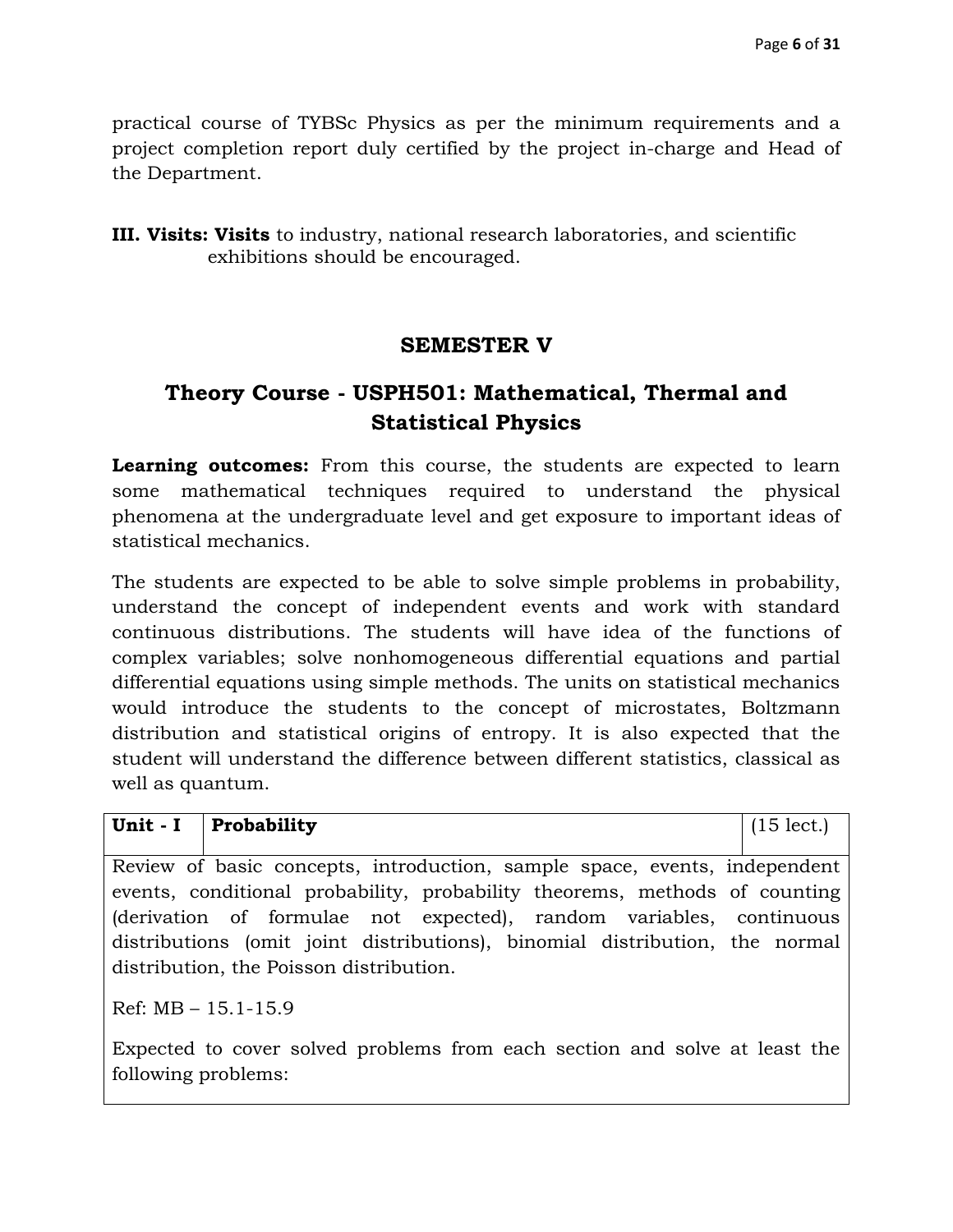**section 2:** 1-5, 11-15, **section 3:** 1, 3, 4, 5, **section 4:** 1, 3, 5,13, 21, **section 5:** 1, 10, 13, **section 6:** 1 to 9, **section 8:** 1 and 3, **section 9:** 2, 3, 4, 9.

| Unit -II $\vert$ Complex functions and differential equations | $\vert$ (15 lect.) |
|---------------------------------------------------------------|--------------------|
|                                                               |                    |

1. Functions of complex variables: The exponential and trigonometric functions, hyperbolic functions, logarithms, complex roots and powers, inverse trigonometric and hyperbolic functions, some applications.

Ref.: MB: 2.11 to 2.16

Expected to cover all solved problems. In addition, solve the following problems:

**section 2:** 16 – 2, 3, 8, 9, 10.

2. Second-order nonhomogeneous equations with constant coefficients, partial differential equations, some important partial differential equations in physics, method of separation of variables.

Ref : CH :5.2.4, 5.3.1 to 5.3.4

Expected to cover all solved problems. In addition, solve the following problems:

5.17 a to e, 5.23, 5.26, 5.29 to 5.35.

|  | Unit -III Statistical Thermodynamics | $(15 \text{ lect.})$ |
|--|--------------------------------------|----------------------|
|--|--------------------------------------|----------------------|

Microstates and configurations, derivation of Boltzmann distribution, dominance of Boltzmann distribution, physical meaning of the Boltzmann distribution law, definition of , the canonical ensemble, relating Q to q for an ideal gas, translational partition function, equipartition theorem, energy, entropy

ER: 13.1 to 13.5, 14.1, 14.2, 14.4, 14.8, 15.1, 15.4

|                                         | Unit -IV   Classical and Quantum Statistics                                 | $(15$ lect.) |  |  |  |
|-----------------------------------------|-----------------------------------------------------------------------------|--------------|--|--|--|
|                                         | The probability of a distribution, The most probable distribution, Maxwell- |              |  |  |  |
| Boltzmann statistics, Molecular speeds. |                                                                             |              |  |  |  |

Bose-Einstein statistics, Black-body radiation, The Rayleigh-Jeans formula,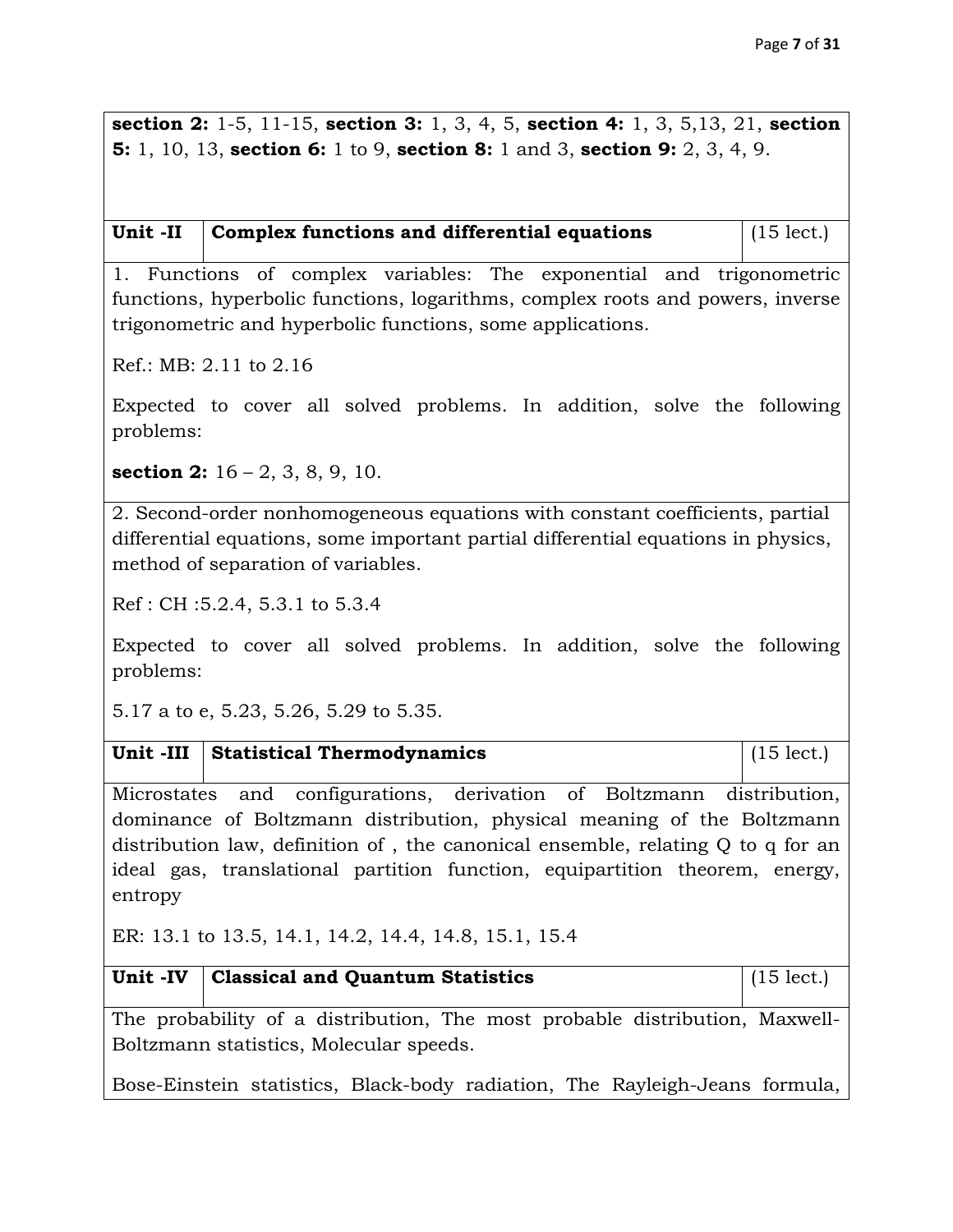The

Planck radiation formula, Fermi-Dirac statistics, Comparison of results.

AB : 15.2 to 15.5, 16.1 to 16.6

References:

| 1. | MB: Mathematical Methods in the Physical sciences: Mary L. Boas Wiley |
|----|-----------------------------------------------------------------------|
|    | India, 3rd ed.                                                        |
|    |                                                                       |
| 2. | ER: Thermodynamics, Statistical Thermodynamics and Kinetics: T. Engel |
|    | and P. Reid (Pearson).                                                |
| 3. | AB: Perspectives of Modern Physics: Arthur Beiser, (Mc Graw Hill      |
|    | International).                                                       |
| 4. | CH: Introduction to Mathematical Methods: Charlie Harper (PHI         |
|    | Learning).                                                            |
|    |                                                                       |
|    | <b>Additional References:</b>                                         |
| 1. | Mathematical Physics: A K Ghatak, Chua - 1995 Macmillian India Ltd.   |
|    |                                                                       |
| 2. | Mathematical Method of Physics: Riley, Hobson and Bence, Cambridge    |
|    | (Indian edition).                                                     |
| 3. | Mathematical Physics: H. K. Das, S. Chand & Co.                       |
| 4. | Mathematical Methods of Physics: Jon Mathews & R. L. Walker, W A      |
|    | Benjamin inc.                                                         |
|    |                                                                       |
| 5. | A Treatise on heat: Saha and Srivastava (Indian press, Allahabad)     |
| 6. | Statistical Physics: F. Reif (Berkeley Physics Course, McGraw Hill)   |
| 7. | Introductory Statistical Mechanics: R. Bowley and M. Sanchez (Oxford  |
|    | Science Publications).                                                |
|    |                                                                       |
| 8. | An Introduction to Thermal Physics: D. V. Schroeder (Pearson).        |
|    |                                                                       |
| 9. | PROBABILITY: Schaum's Outlines Series by S. Lipschutz and M. L.       |
|    | Lipson (Mc Graw Hill International).                                  |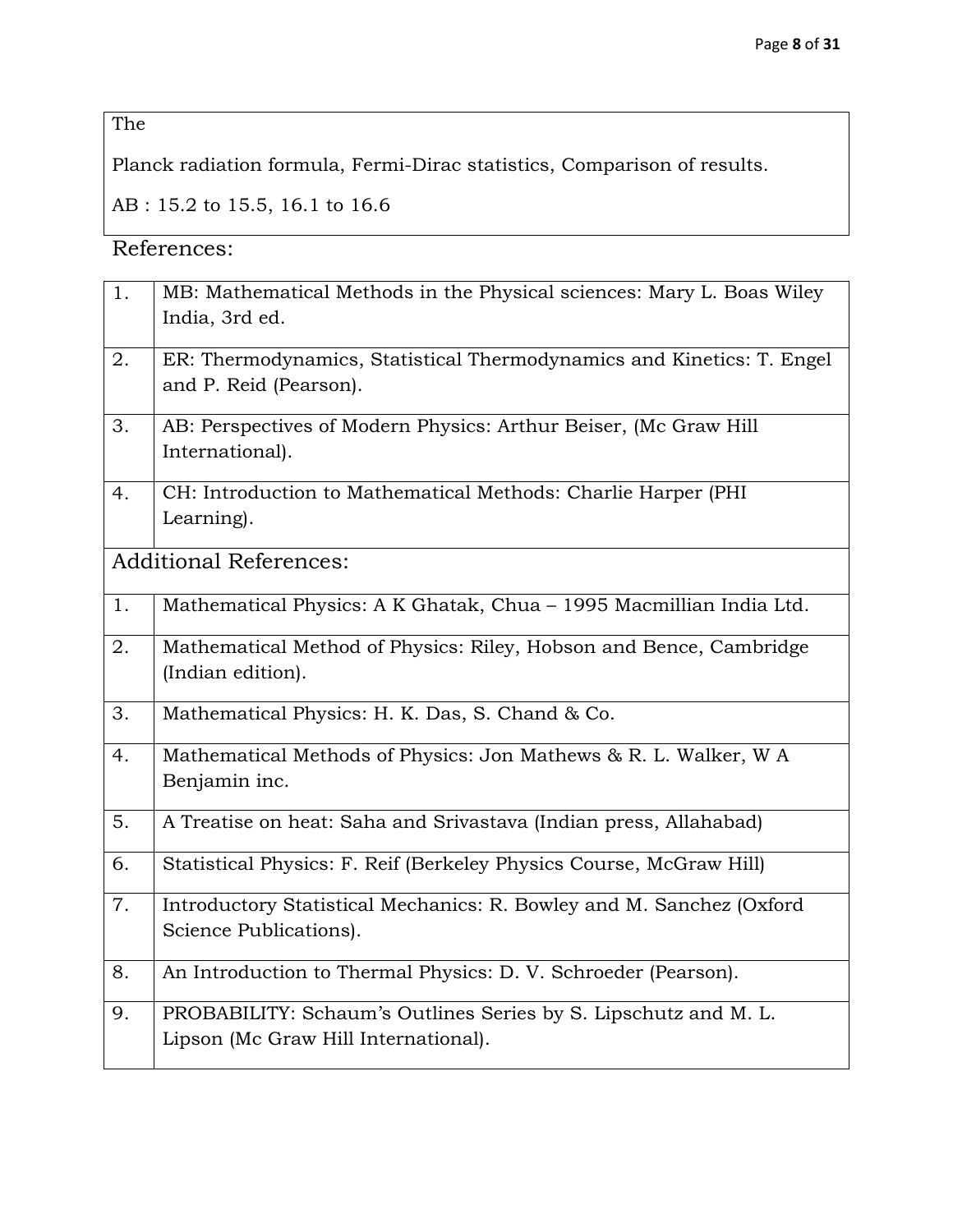# **Theory Course - USPH502: Solid State Physics**

**Learning Outcomes:** On successful completion of this course students will be able to:

- 1. Understand the basics of crystallography, Electrical properties of metals, Band Theory of solids, demarcation among the types of materials, Semiconductor Physics and Superconductivity.
- 2. Understand the basic concepts of Fermi probability distribution function, Density of states, conduction in semiconductors and BCS theory of superconductivity.
- 3. Demonstrate quantitative problem solving skills in all the topics covered.

| Unit - I                                                                         | <b>Crystal Physics</b>                                                                 | $(15 \text{ lect.})$ |  |  |
|----------------------------------------------------------------------------------|----------------------------------------------------------------------------------------|----------------------|--|--|
|                                                                                  |                                                                                        |                      |  |  |
|                                                                                  | The crystalline state, Basic definitions of crystal lattice, basis vectors, unit cell, |                      |  |  |
|                                                                                  | primitive and non-primitive cells, The fourteen Bravais lattices and the seven         |                      |  |  |
|                                                                                  | crystal systems, elements of symmetry, nomenclature of crystal directions and          |                      |  |  |
| crystal planes, Miller Indices, spacing between the planes of the same Miller    |                                                                                        |                      |  |  |
| indices, examples of simple crystal structures, The reciprocal lattice and X-ray |                                                                                        |                      |  |  |
| diffraction.                                                                     |                                                                                        |                      |  |  |
|                                                                                  |                                                                                        |                      |  |  |

Ref: Elementary Solid State Physics-Principles and Applications: M. Ali Omar, Pearson Education, 2012 : (1.1, 1.2, 1.3, 1.4, 1.5, 1.6, 1.7, 2.6)

| Unit -II | <b>Electrical properties of metals</b> | $(15$ lect. |
|----------|----------------------------------------|-------------|

- 1. Classical free electron theory of metals, Drawbacks of classical theory, Relaxation time, Collision time and mean free path
- 2. Quantum theory of free electrons, Fermi Dirac statistics and electronic distribution in solids, Density of energy states and Fermi energy, The Fermi distribution function, Heat capacity of the Electron gas, Mean energy of electron gas at 0 K, Electrical conductivity from quantum mechanical considerations, Failure of Sommerfeld's free electron Theory
- 3. Thermionic Emission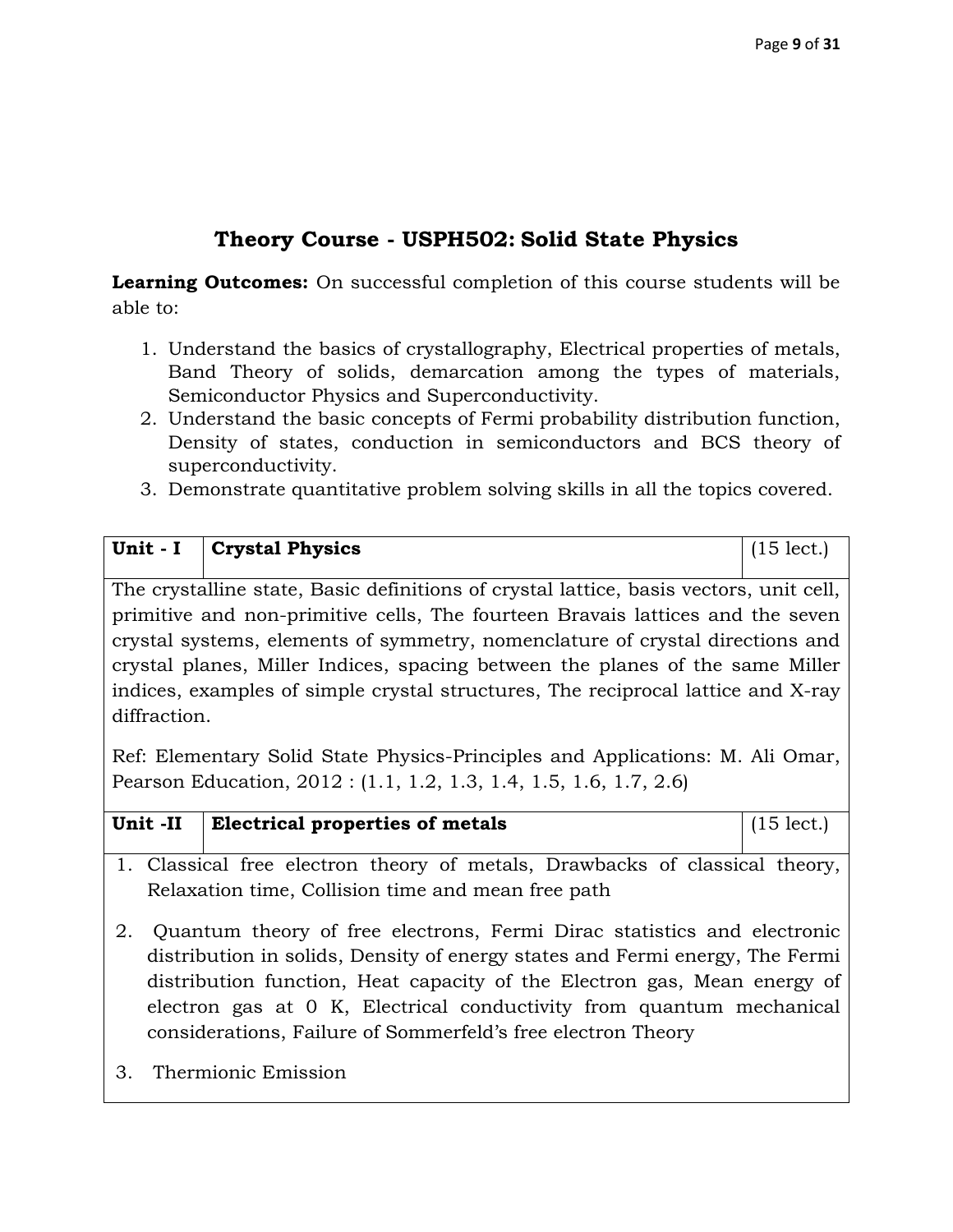Ref.: Solid State Physics: S. O. Pillai, New Age International. 6th Ed.

Chapter 6: II, III, IV, V, XIV, XV, XVI, XVII, XVIII, XX, XXXV, XXXI.

#### Unit -III | Band Theory of Solids and Conduction in **Semiconductors**  (15 lect.)

1. Band theory of solids, The Kronig- Penney model (Omit eq. 6.184 to 6.188), Brillouin zones, Number of wave functions in a band, Motion of electrons in a one-dimensional periodic potential, Distinction between metals, insulators and intrinsic semiconductors.

Ref.: Solid State Physics: S. O. Pillai, New Age International, 6th Ed.

Chapter 6: XXXVI, XXXVII, XXXVIII, XXXIX, XXXX, XXXXI

2. Electrons and Holes in an Intrinsic Semiconductor, Conductivity of a Semiconductor, Carrier concentrations in an intrinsic semiconductor, Donor and Acceptor impurities, Charge densities in a semiconductor, Fermi level in extrinsic semiconductors, Diffusion, Carrier lifetime, The continuity equation, Hall Effect.

 Ref.: Electronic Devices and Circuits: Millman, Halkias & Satyabrata Jit.  $(3<sup>rd</sup> Ed.)$  Tata McGraw Hill.: 4.1 to 4.10.

| Unit -IV   Diode Theory and superconductivity | $(15 \text{ lect.})$ |
|-----------------------------------------------|----------------------|

1. Semiconductor-diode Characteristics: Qualitative theory of the p-n junction, The p-n junction as a diode, Band structure of an open-circuit p-n junction, The current components in a p-n junction diode, Quantitative theory of p-n diode currents, The Volt-Ampere characteristics, The temperature dependence of p-n characteristics, Diode resistance.

Ref.: Electronic Devices and Circuits: Millman, Halkias & Satyabrata Jit.  $(3<sup>rd</sup> Ed.)$  Tata McGraw Hill.: 5.1 to 5.8

2. Superconductivity: Experimental Survey, Occurrence of Superconductivity, destruction of superconductivity by magnetic field, The Meissner effect, London equation, BCS theory of superconductivity, Type I and Type II Superconductors, Vortex state.

Ref.: Introduction to Solid State Physics-Charles Kittel, 7th Ed. John Wiley &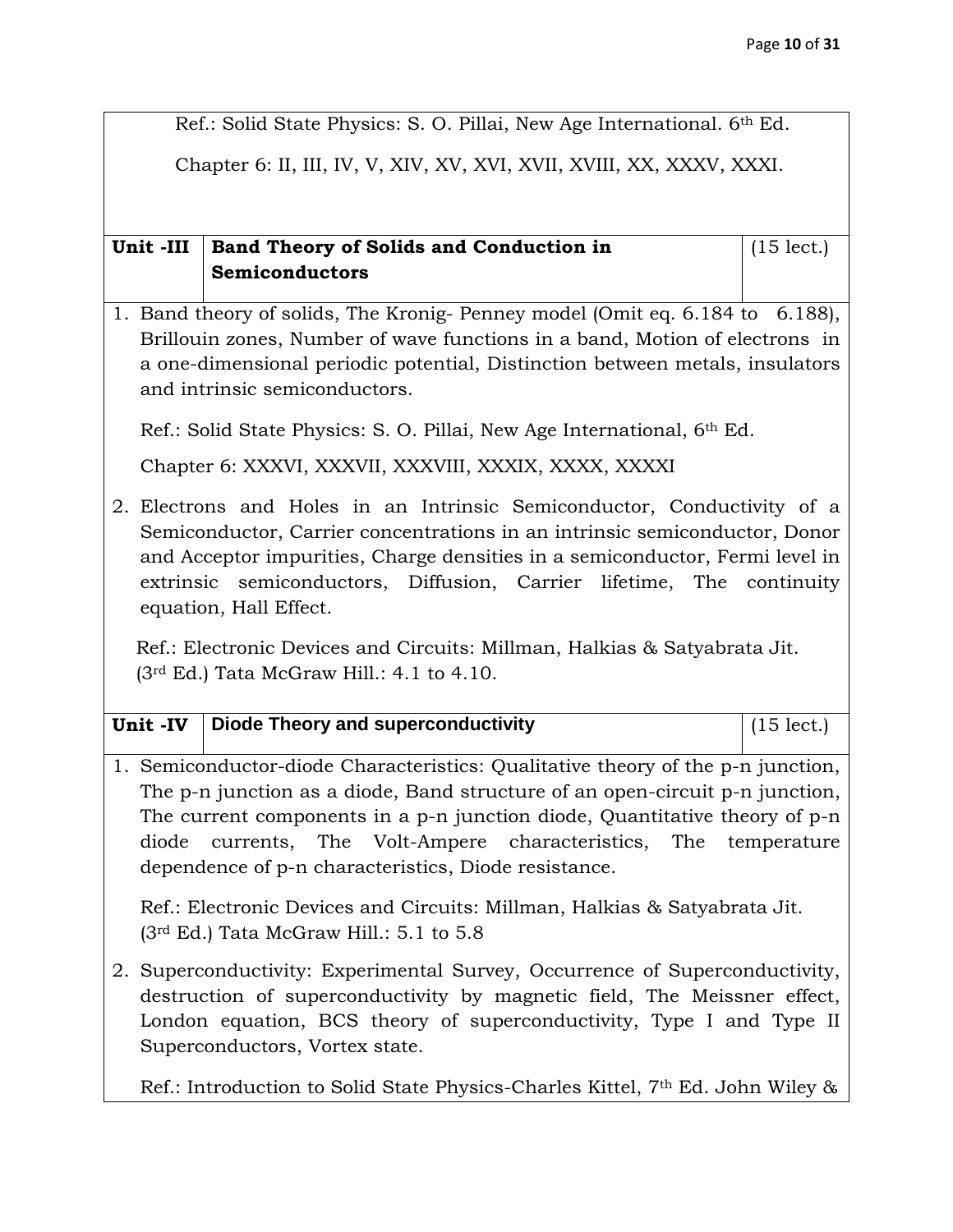Sons: Topics from Chapter 12.

## Main References:

| 1. | Elementary Solid State Physics-Principles and Applications: M.Ali Omar,<br>Pearson Education, 2012.            |
|----|----------------------------------------------------------------------------------------------------------------|
| 2. | Solid State Physics: S. O. Pillai, New Age International, 6 <sup>th</sup> Ed.                                  |
| 3. | Electronic Devices and Circuits: Millman, Halkias & Satyabrata Jit.<br>(3 <sup>rd</sup> Ed.) Tata McGraw Hill. |
| 4. | Introduction to Solid State Physics - Charles Kittel, 7th Ed. John Wiley &<br>Sons.                            |
| 5. | Modern Physics and Solid State Physics: Problems and solutions<br>New Age International.                       |
|    | <b>Additional References:</b>                                                                                  |
| 1. | Solid State Physics: A. J. Dekker, Prentice Hall.                                                              |
| 2. | Electronic Properties of Materials: Rolf Hummel, $3rd$ Ed. Springer.                                           |
| 3. | Semiconductor Devices: Physics and Technology, 2 <sup>nd</sup> Ed. John Wiley &<br>Sons.                       |
| 4. | Solid State Physics: Ashcroft & Mermin, Harcourt College Publisher.                                            |

# **Theory Course - USPH503: Atomic and Molecular Physics**

**Learning Outcome:** Upon successful completion of this course, the student will understand

- the application of quantum mechanics in atomic physics
- the importance of electron spin, symmetric and antisymmetric wave functions and vector atom model
- Effect of magnetic field on atoms and its application
- Learn Molecular physics and its applications.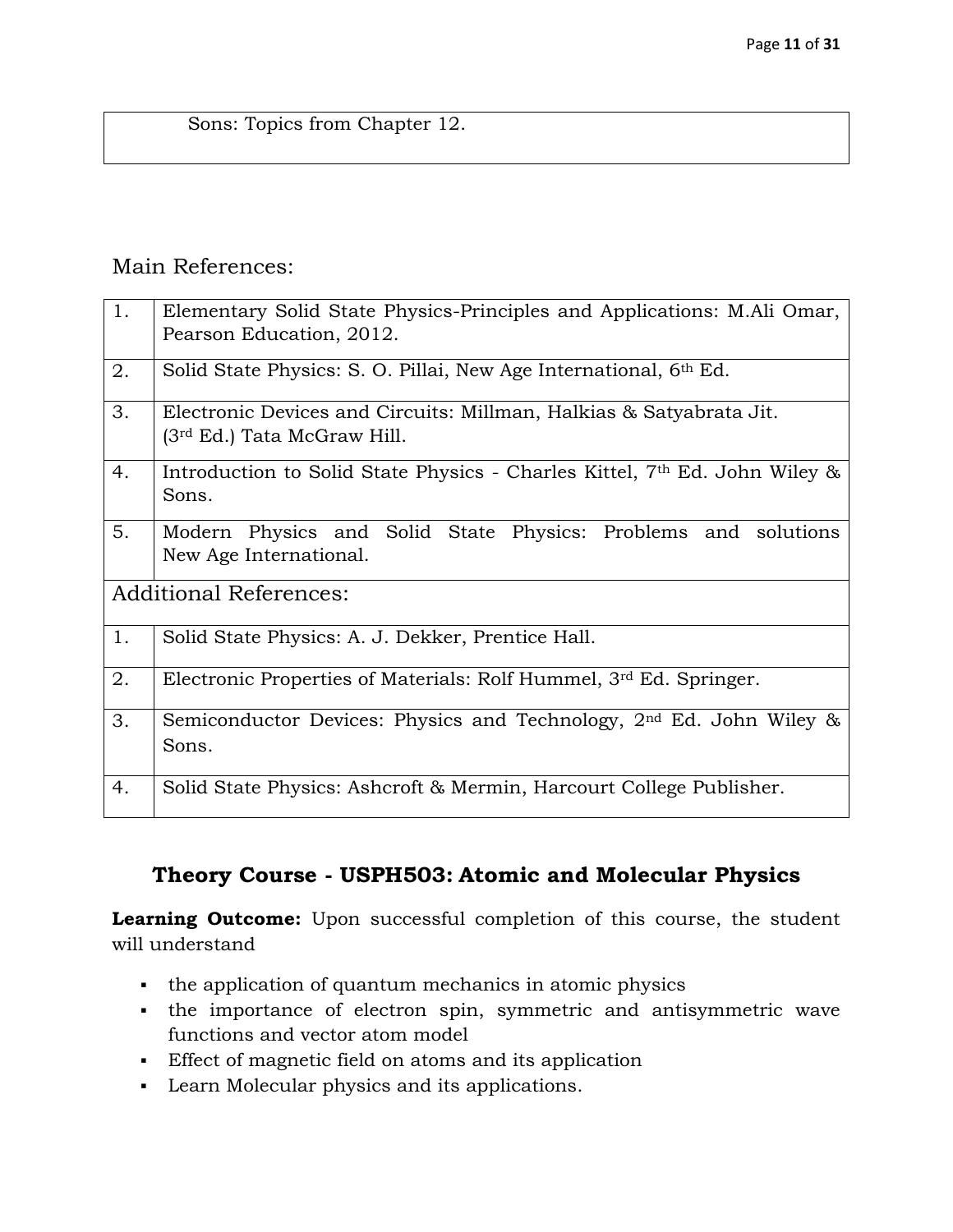This course will be useful to get an insight into spectroscopy.

| Unit - I |                                                                                                                                                                                                                                                                                                                      | $(15$ lect.) |  |
|----------|----------------------------------------------------------------------------------------------------------------------------------------------------------------------------------------------------------------------------------------------------------------------------------------------------------------------|--------------|--|
|          | 1. Hydrogen atom: Schrödinger's equation for Hydrogen atom, Separation of                                                                                                                                                                                                                                            |              |  |
|          | variables, Quantum Numbers: Total quantum number, Orbital quantum                                                                                                                                                                                                                                                    |              |  |
|          | number, Magnetic quantum number. Angular momentum, Electron probability                                                                                                                                                                                                                                              |              |  |
|          | density (Radial part).                                                                                                                                                                                                                                                                                               |              |  |
|          | 2. Electron spin: The Stern-Gerlach experiment, Pauli's Exclusion Principle<br>Symmetric and Anti-symmetric wave functions.                                                                                                                                                                                          |              |  |
|          | $Ref$ – Unit – I – B: 9.1 to 9.9, B: 10.1, 10.3. 2                                                                                                                                                                                                                                                                   |              |  |
| Unit-II  |                                                                                                                                                                                                                                                                                                                      | $(15$ lect.) |  |
|          | 1. Spin orbit coupling, Total angular momentum, Vector atom model, L-S and<br>j-j coupling. Origin of spectral lines, Selection rules.                                                                                                                                                                               |              |  |
|          | 2. Effect of Magnetic field on atoms, the normal Zeeman effect and its<br>explanation (Classical and Quantum), The Lande g - factor, Anomalous<br>Zeeman effect.                                                                                                                                                     |              |  |
|          | $Ref$ – Unit – II - B: 10.2, 10.6, 10.7, 10.8, 10.9. B: 11.1 and 11.2                                                                                                                                                                                                                                                |              |  |
| Unit-III |                                                                                                                                                                                                                                                                                                                      | $(15$ lect.) |  |
|          | 1. Molecular spectra (Diatomic Molecules): Rotational energy levels, Rotational<br>spectra, Vibrational energy levels, Vibrational-Rotational spectra. Electronic<br>Spectra of Diatomic molecules: The Born-Oppenheimer approximation,<br>Intensity of vibrational-electronic spectra: The Franck-Condon principle. |              |  |
|          | 2. Infrared spectrometer & Microwave spectrometer                                                                                                                                                                                                                                                                    |              |  |
|          | . Ref – Unit – III - B: 14.1, 14.3, 14.5, 14.7                                                                                                                                                                                                                                                                       |              |  |
| Unit -IV |                                                                                                                                                                                                                                                                                                                      | $(15$ lect.) |  |
|          | 1. Raman effect: Quantum Theory of Raman effect, Pure Rotational Raman<br>spectra: Linear molecules, symmetric top molecules, Asymmetric top<br>molecules, Vibrational Raman spectra: Raman activity of vibrations,<br>Experimental set up of Raman Effect.                                                          |              |  |
|          | 2. Electron spin resonance: Introduction, Principle of ESR, ESR spectrometer                                                                                                                                                                                                                                         |              |  |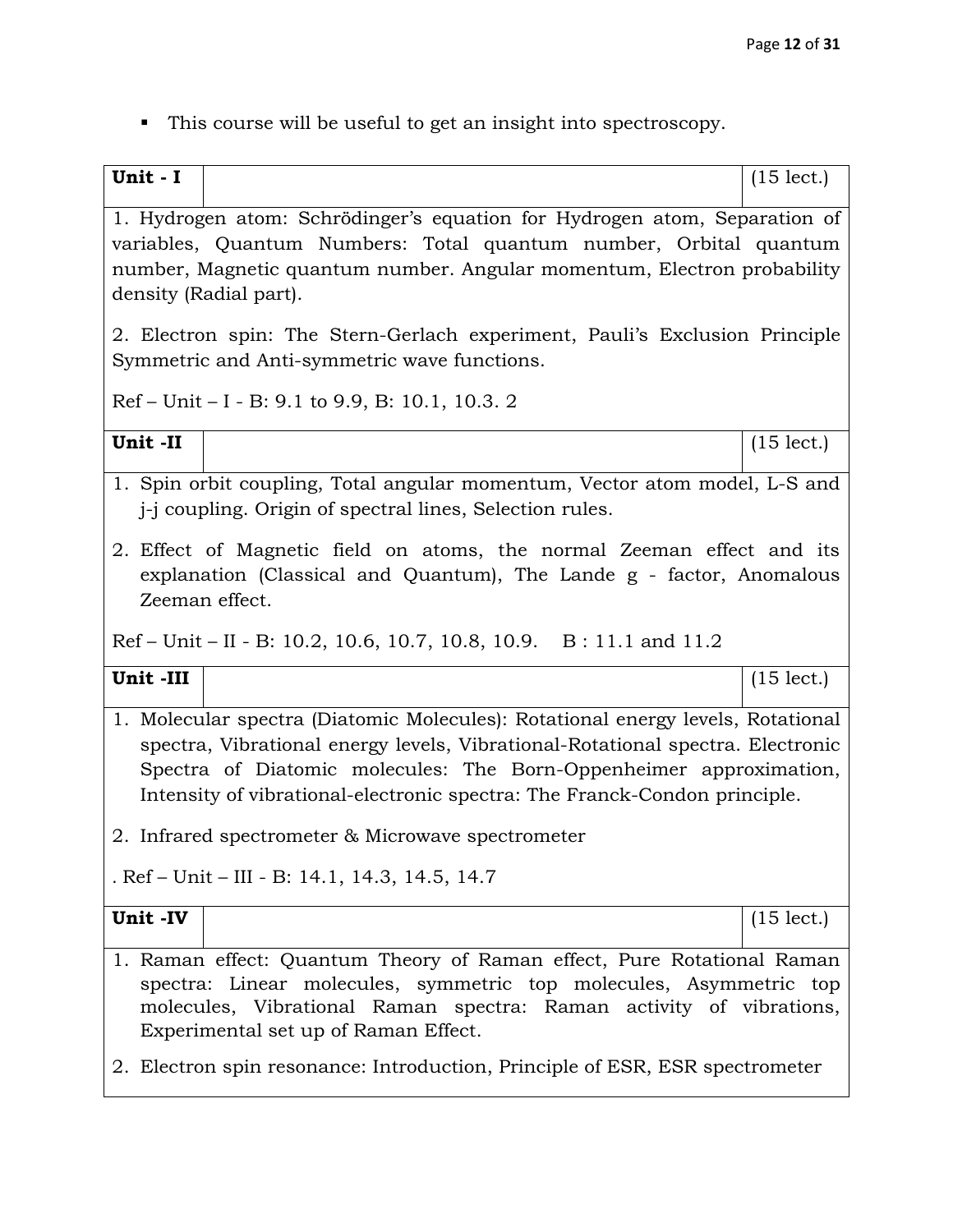| 3. Nuclear       | magnetic | resonance:                                         | Introduction, principle                                 | and | NMR |
|------------------|----------|----------------------------------------------------|---------------------------------------------------------|-----|-----|
| instrumentation. |          |                                                    |                                                         |     |     |
|                  |          | <b>Ref – Unit – IV -</b> 1. BM: $6.11, 6.1.3, 2$ . |                                                         |     |     |
|                  |          |                                                    | BM: 4.1.1, 4.1.2, 4.2.1, 4.2.2, 4.2.3, 4.3.1. GA: 8.6.1 |     |     |
|                  |          | 2. GA: 11.1,11.2 and 11.3                          |                                                         |     |     |
|                  |          | 3. GA: $10.1, 10.2, 10.3$                          |                                                         |     |     |

#### **References:**

| $\vert$ 1. | B: Perspectives of Modern Physics: Arthur Beiser Page 8 of 18 McGraw<br>Hill.                          |
|------------|--------------------------------------------------------------------------------------------------------|
| 2.         | BM: Fundamentals of Molecular Spectroscopy: C. N. Banwell & E. M.<br>McCash (TMH).(4th Ed.)            |
| 3.         | GA: Molecular structure and spectroscopy : G Aruldhas $(2nd Ed)$ PHI<br>learning Pvt Ltd.              |
| 4.         | Atomic Physics (Modern Physics): S.N.Ghoshal. S.Chand Publication<br>(for problems on atomic Physics). |

## **Theory Course - USPH504: Electrodynamics**

#### **Learning outcomes:**

On successful completion of this course students will be able to:

- 1) Understand the laws of electrodynamics and be able to perform calculations using them.
- 2) Understand Maxwell's electrodynamics and its relation to relativity
- 3) Understand how optical laws can be derived from electromagnetic principles.
- 4) Develop quantitative problem solving skills.

| Unit - $I$   Electrostatics                                                                  | $(15 \text{ lect.})$ |
|----------------------------------------------------------------------------------------------|----------------------|
| <b>1.</b> Review of Coulomb & Gauss law, The divergence of <b>E</b> , Applications of Gauss' |                      |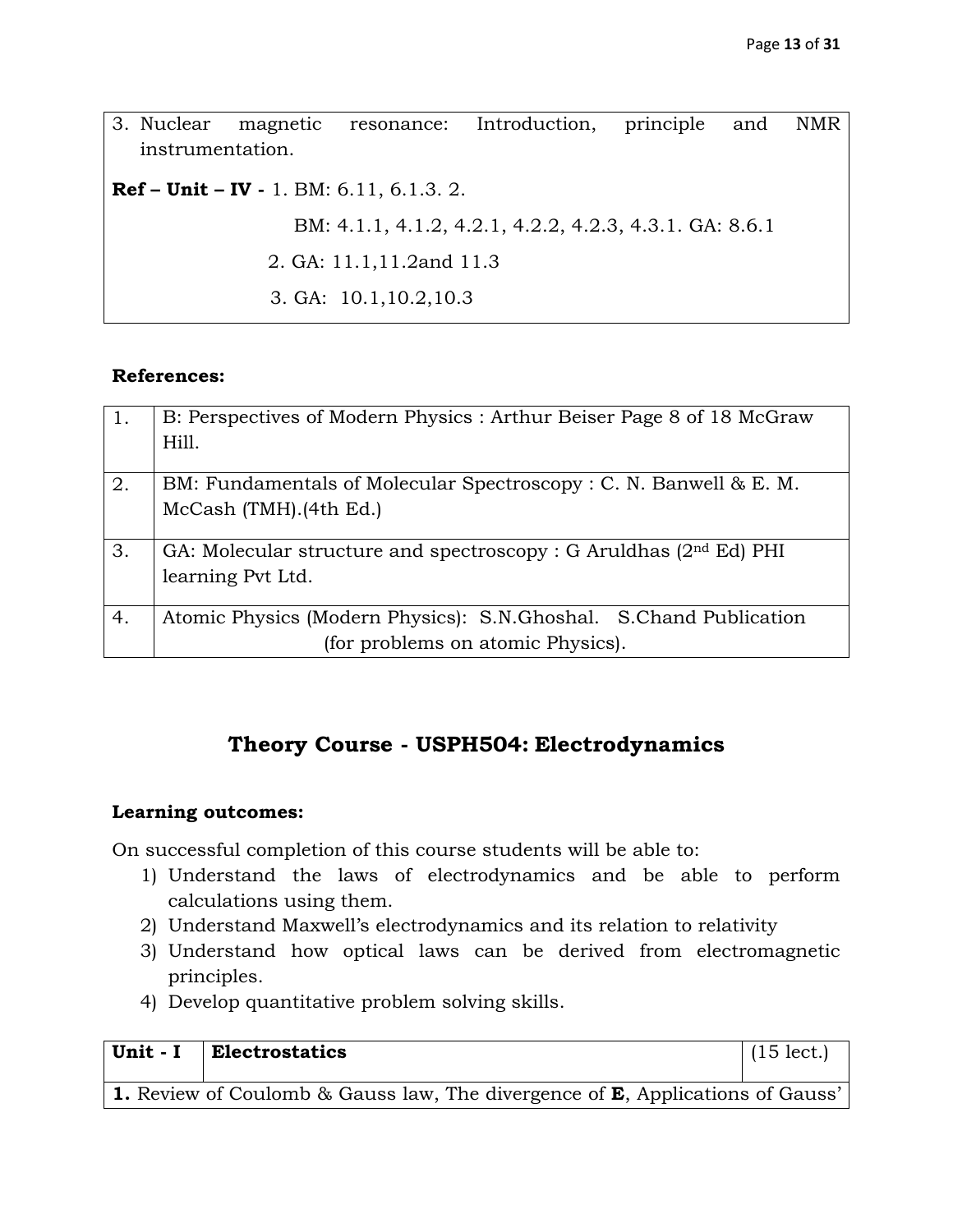law, The curl of **E**. Introduction to potential, Comments on potential, The potential of a localized charge distribution. Poisson's equation and Laplace's equation. Solution and properties of 1D Laplace equation. Properties of 2D and 3D Laplace equation (without proof).

**2.** Boundary conditions and Uniqueness theorems, Conductors and Second Uniqueness theorem, The classic image problem- point charge and grounded infinite conducting plane and conducting sphere.

DG: 2.1.1 to 2.1.3, 2.2.2 to 2.2.4, 2.3.1 to 2.3.4 DG: 3.1.1 to 3.1.4, 3.1.5, 3.1.6, 3.2.1 to 3.2.4

| Unit -II   Electrostatics in Matter and Magnetostatics | $(15 \text{ lect.})$ |
|--------------------------------------------------------|----------------------|
|                                                        |                      |

**1.** Dielectrics, Induced Dipoles, Alignment of polar molecules, Polarization, Bound charges and their physical interpretation, Gauss' law in presence of dielectrics, A deceptive parallel, Susceptibility, Permittivity, Dielectric constant and relation between them, Energy in dielectric systems.

**2.** Review of Biot-Savart's law and Ampere's law, Straight-line currents, The Divergence and Curl of **B**, Applications of Ampere's Law in the case of a long straight wire and a long solenoid, Comparison of Magnetostatics and Electrostatics, Magnetic Vector Potential.

DG: 4.1.1 to 4.1.4, 4.2.1, 4.2.2, 4.3.1, 4.3.2, 4.4.1, 4.4.3 DG: 5.2.1, 5.3.1 to 5.3.4, 5.4.1

| Unit -III   Magnetostatics in Matter and Electrodynamics | $\vert$ (15 lect.) |
|----------------------------------------------------------|--------------------|
|                                                          |                    |

**1.** Magnetization, Bound currents and their physical interpretation, Ampere's law in magnetized materials, A deceptive parallel, Magnetic susceptibility and permeability.

**2.** Energy in magnetic fields, Electrodynamics before Maxwell, Maxwell's correction to Ampere's law, Maxwell's equations, Magnetic charge, Maxwell's equations in matter, Boundary conditions.

DG: 6.1.1, 6.1.4, 6.2.1, 6.2.2, 6.2.3, 6.3.1, 6.3.2, 6.4.1 DG: 7.2.4, 7.3.1 to 7.3.6

| Unit -IV   Electromagnetic Waves | $(15 \text{ lect.})$ |
|----------------------------------|----------------------|
|                                  |                      |

**1.** The continuity equation, Poynting's theorem

**2.** The wave equation for **E** and **B**, Monochromatic Plane waves, Energy and momentum in electromagnetic waves, Propagation in linear media, Reflection and transmission of EM waves at normal incidence, Reflection and transmission of EM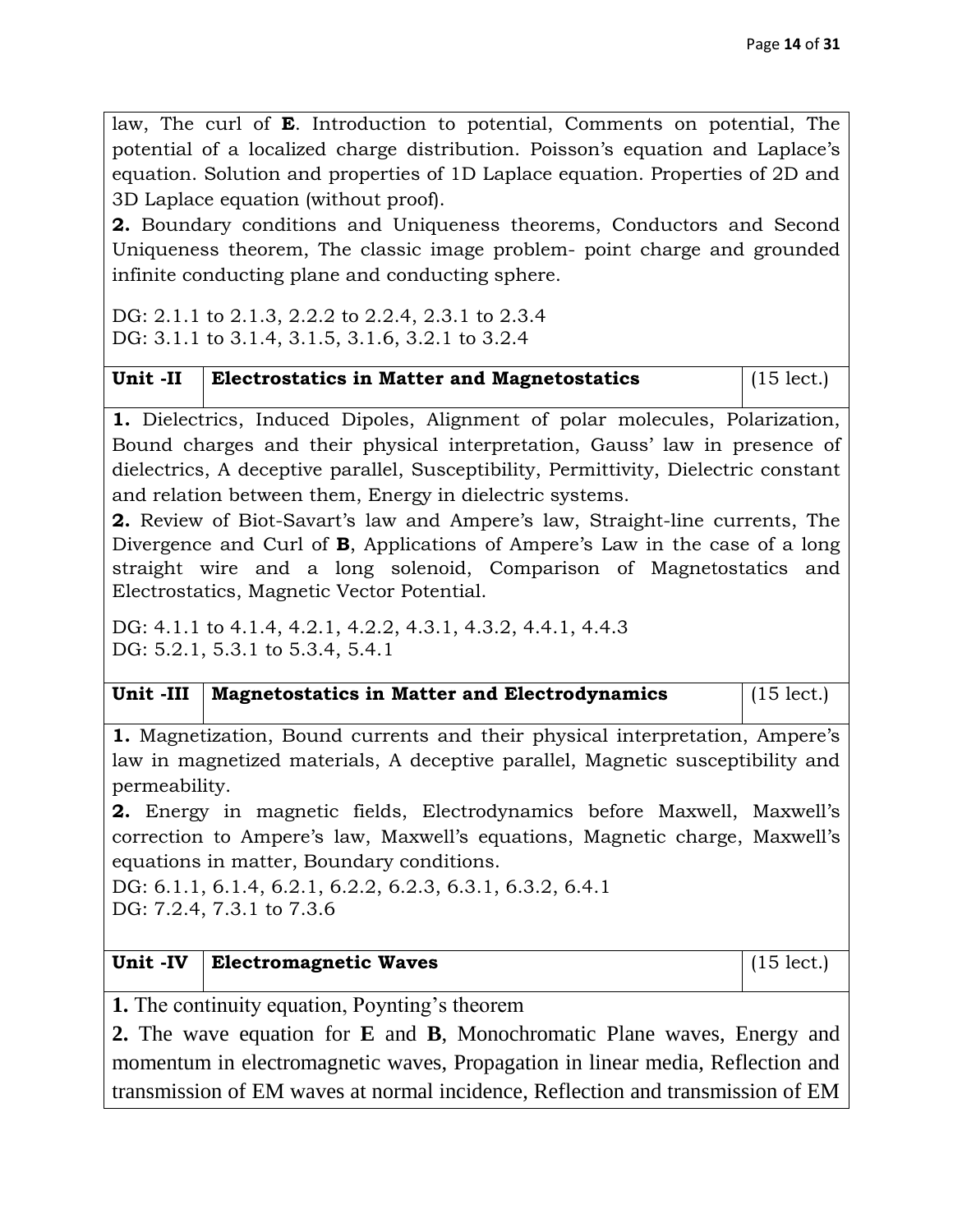waves at oblique incidence. DG: 8.1.1, 8.1.2 DG: 9.2.1 to 9.2.3, 9.3.1 to 9.3.3

|    | <b>References</b>                                                         |
|----|---------------------------------------------------------------------------|
|    |                                                                           |
| 1. | DG: Introduction to Electrodynamics, David J. Griffiths (3rd Ed) Prentice |
|    | Hall of India.                                                            |
|    |                                                                           |
|    | <b>Additional References</b>                                              |
|    |                                                                           |
| 1. | Introduction to Electrodynamics: A. Z. Capria and P. V. Panat, Narosa     |
|    | Publishing House.                                                         |
|    |                                                                           |
| 2. | Engineering Electrodynamics: William Hayt Jr. & John H. Buck (TMH).       |
|    |                                                                           |
|    |                                                                           |
| 3. | Foundations of Electromagnetic Theory: Reitz, Milford and Christy.        |
|    |                                                                           |
| 4. | Solutions to Introduction to Electrodynamics: David J. Griffiths (3rd Ed) |
|    | Prentice Hall of India.                                                   |
|    |                                                                           |
|    |                                                                           |

#### **PRACTICALS - SEMESTER V**

The T. Y. B. Sc. Syllabus integrates the regular practical work with a series of skill experiments and the project. There will be separate passing head for project work. During the teaching and examination of Physics laboratory work, simple modifications of experimental parameters may be attempted. Attention should be given to basic skills of experimentation which include:

| $\mathbf{i}$    | Understanding relevant concepts.                                                          |
|-----------------|-------------------------------------------------------------------------------------------|
| $\overline{11}$ | Planning of the experiments                                                               |
| iii)            | Layout and adjustments of the equipments                                                  |
| iv)             | Understanding designing of the experiments                                                |
| $\mathbf{v}$    | Attempts to make the experiments open ended                                               |
| vi)             | Recording of observations and plotting of graphs                                          |
| vii)            | Calculation of results and estimation of possible errors in the observation<br>of results |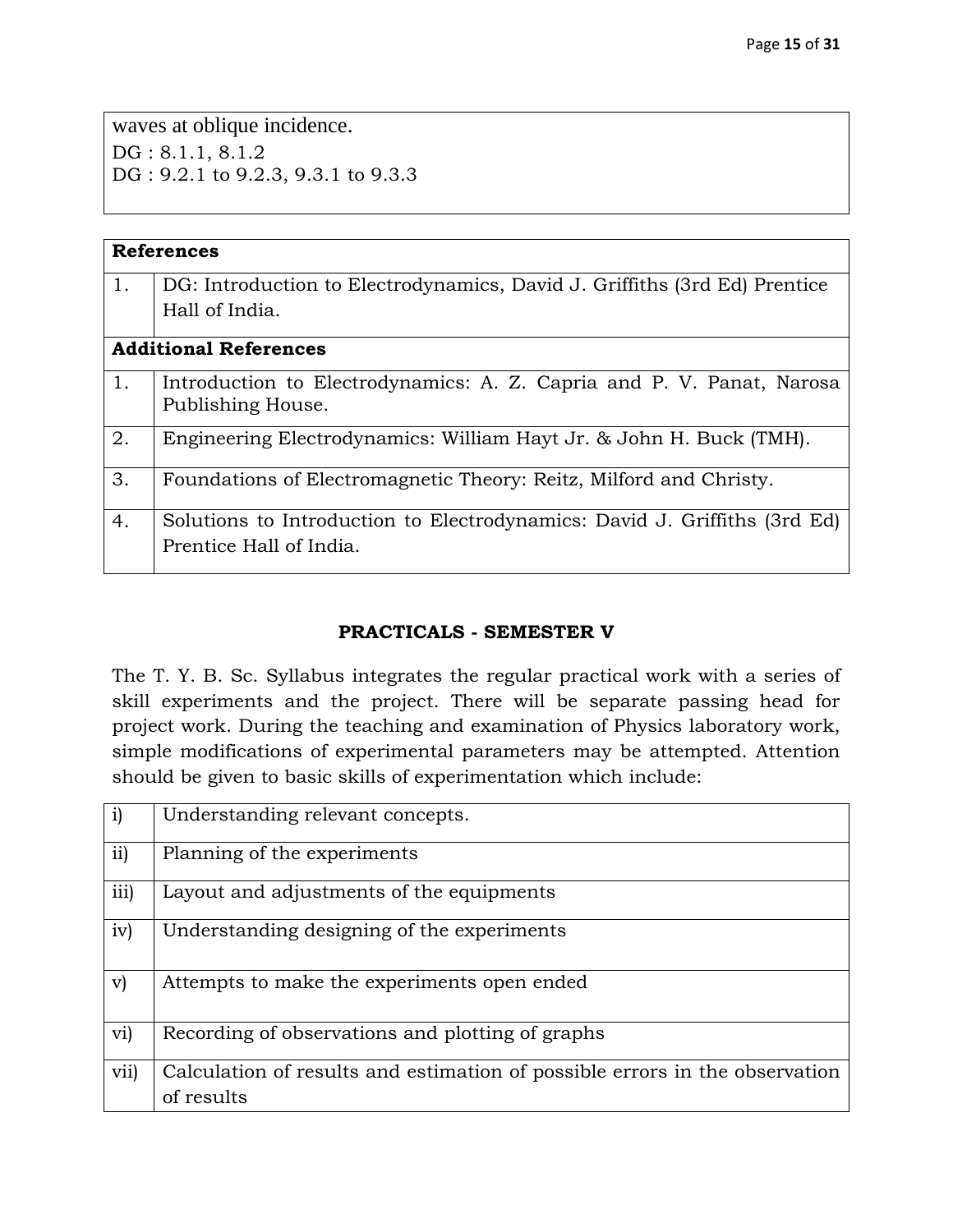**i) Regular Physics Experiments:** A minimum of **06** experiments from each of the course are to be performed and reported in the journal.

**ii) Skill Experiments:** All the skill experiments are compulsory and must be reported in the journal. Skills will be tested during the examination through viva or practical.

The certified journal must contain a minimum of **12** regular experiments (**06** from each group), **with ALL** Skill experiments in semester V. A separate index and certificate in journal is must for each semester course.

#### **iii) Project Includes:**

| a)           | Review articles/ PC Simulation on any concept in Physics/ Comparative      |
|--------------|----------------------------------------------------------------------------|
|              | & differentiative study/Improvement in the existing experiment (Design     |
|              | and fabrication concept) / Extension of any regular experiment/Attempt to  |
|              | make experiment open-ended/Thorough survey of existing active              |
|              | components (devices, ICs, methods, means, technologies, generations,       |
|              | applications etc. / any innovative projects having the concept of physics. |
|              |                                                                            |
| b)           | Two students (maximum) per project.                                        |
|              |                                                                            |
| $\mathbf{c}$ | For evaluation of project, the following points shall be considered        |
|              | • Working model (Experimental or Concept based simulation)                 |
|              | • Understanding of the project                                             |
|              | Data collection                                                            |
|              | • Data Analysis                                                            |
|              | • Innovation/Difficulty                                                    |
|              | Report                                                                     |
|              |                                                                            |

There will be **THREE** turns of **3Hrs each** for the examination of practical courses.

| <b>SEMESTER V</b>                |                                          |  |
|----------------------------------|------------------------------------------|--|
| <b>PRACTICAL COURSE: USPHP05</b> |                                          |  |
| Sr. No.                          | Name of the Experiment                   |  |
|                                  | Determination of 'g' by Kater's pendulum |  |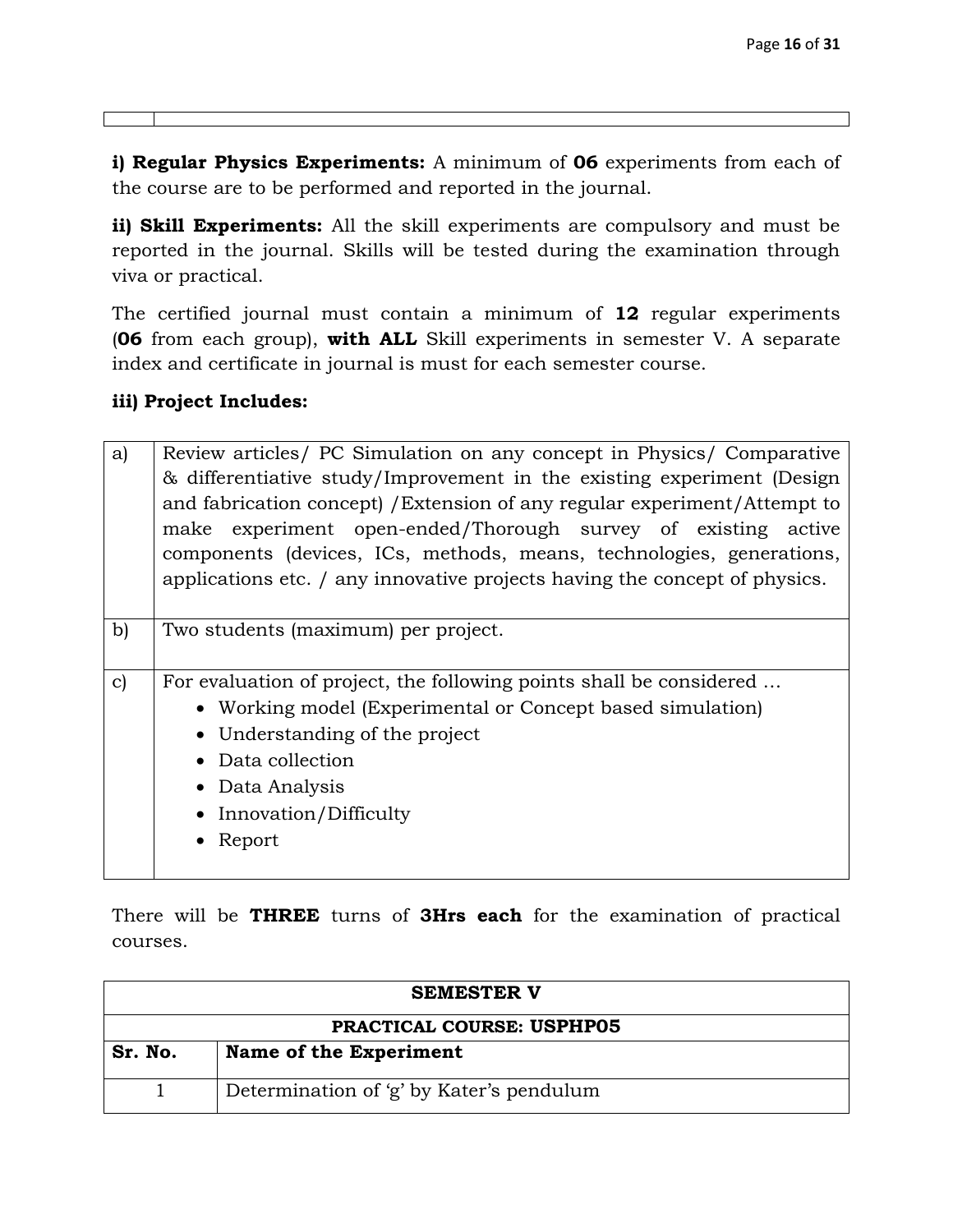| $\overline{2}$ | Surface tension of soap solution                                     |
|----------------|----------------------------------------------------------------------|
| 3              | Elastic constants of a rubber tube                                   |
| 4              | Determination of dielectric constant                                 |
| 5              | Logarithmic decrement                                                |
| 6              | Searle's Goniometer                                                  |
| $\overline{7}$ | Determination of Rydberg's constant                                  |
| 8              | Edser's 'A' pattern                                                  |
| 9              | Determination of wavelength by Step slit                             |
| 10             | Determination of e/m by Thomson's method                             |
| 11             | R. I. by total internal reflection                                   |
| 12             | Velocity of sound in air using CRO                                   |
|                | PRACTICAL COURSE: USPHP06                                            |
| Sr. No.        | <b>Name of the Experiment</b>                                        |
| $\mathbf{1}$   | Mutual inductance by BG.                                             |
| $\overline{2}$ | Capacitance by parallel bridge                                       |
| 3              | Hysteresis loop by CRO                                               |
| $\overline{4}$ | L/C by Maxwell's bridge                                              |
| 5              | Band gap energy of Ge diode                                          |
| 6              | Design and study of transistorized astable multivibrator (BB)        |
| $\overline{7}$ | Design and study of Wien bridge oscillator                           |
| 8              | Design and study of first order active low pass filter circuit (BB)  |
| 9              | Design and study of first order active high pass filter circuit (BB) |
| 10             | Application of IC 555 timer as a ramp generator (BB)                 |
| 11             | LM 317 as constant current source                                    |
| 12             | Counters Mod 2, 5, 10 (2 x 5, 5 x 2)                                 |
|                | <b>SKILL EXPERIMENTS</b>                                             |
| Sr. No.        | <b>Name of the Experiment</b>                                        |
| $\mathbf{1}$   | Estimation of errors from actual experimental data                   |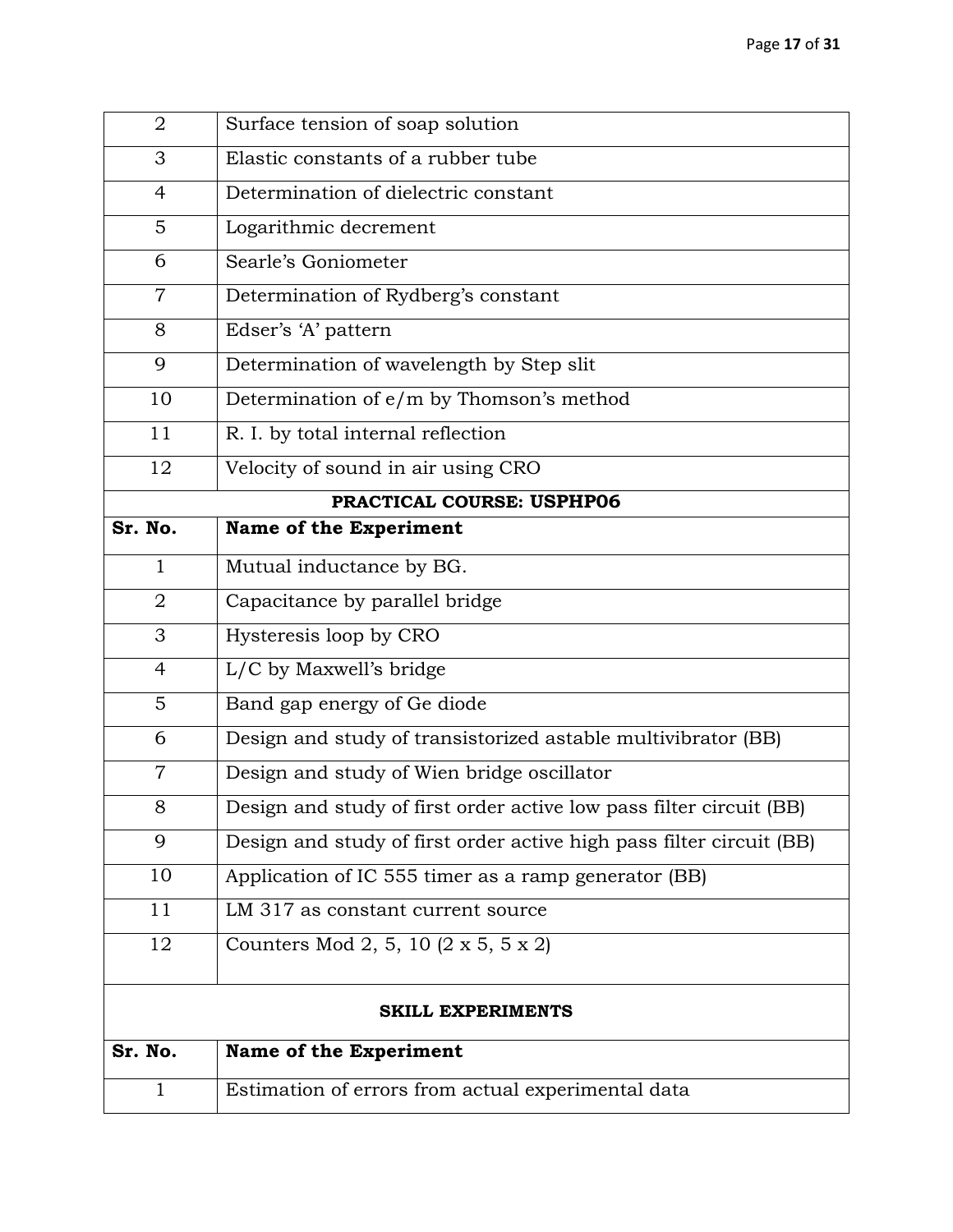| 2              | Soldering and testing of an astable multivibrator (Tr./IC555)<br>circuit on PCB |
|----------------|---------------------------------------------------------------------------------|
| 3              | <b>Optical Leveling of Spectrometer</b>                                         |
| 4              | Schuster's method                                                               |
| 5              | Laser beam profile                                                              |
| 6              | Use of electronic balance: Find the density of a solid cylinder                 |
| $\overline{7}$ | Dual trace CRO: Phase shift measurement                                         |
| 8              | $C1/C2$ by B G                                                                  |
| 9              | Internal resistance of voltage and current source                               |
| 10             | Use of DMM to test diode, transistor and $\beta$ factor                         |

|    | <b>References:</b>                                                       |  |  |  |
|----|--------------------------------------------------------------------------|--|--|--|
| 1. | Advanced course in Practical Physics: D. Chattopadhya, PC. Rakshit &     |  |  |  |
|    | B. Saha (8 <sup>th</sup> Edition) Book & Allied Pvt. Ltd.                |  |  |  |
| 2. | BSc Practical Physics: Harnam Singh. S. Chand & Co. Ltd. – 2001.         |  |  |  |
| 3. | A Text book of Practical Physics: Samir Kumar Ghosh New Central Book     |  |  |  |
|    | Agency (4 <sup>th</sup> edition).                                        |  |  |  |
| 4. | B Sc. Practical Physics: C. L. Arora (1st Edition) – 2001 S. Chand & Co. |  |  |  |
|    | Ltd.                                                                     |  |  |  |
| 5. | Practical Physics: C. L. Squires - (3rd Edition) Cambridge University    |  |  |  |
|    | Press.                                                                   |  |  |  |
| 6. | University Practical Physics: D C Tayal. Himalaya Publication.           |  |  |  |
| 7. | Advanced Practical Physics: Worsnop & Flint.                             |  |  |  |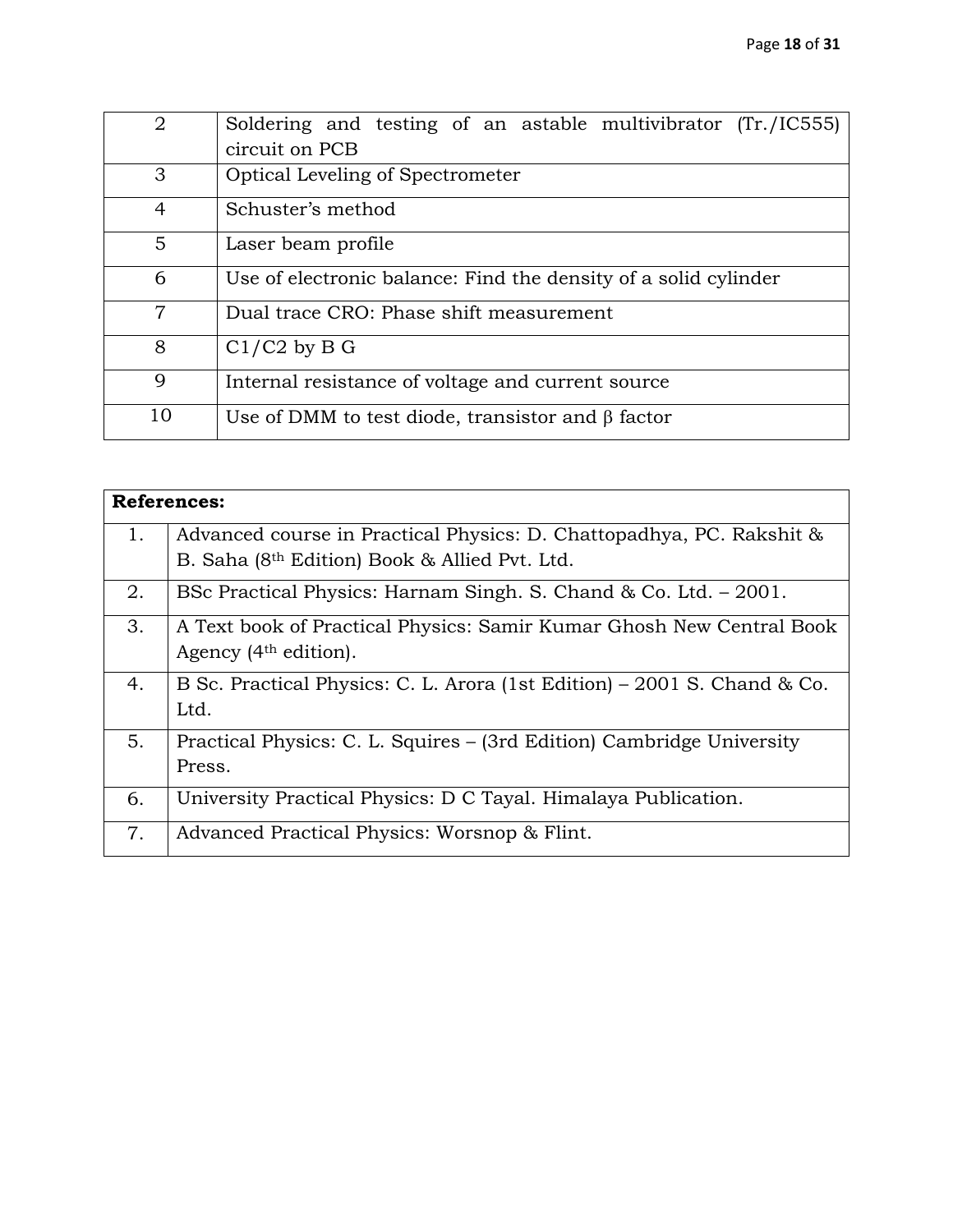### **SEMESTER VI**

# **Theory Course – USPH601: Classical Mechanics**

#### **Learning outcomes:**

This course will introduce the students to different aspects of classical mechanics. They would understand the kinds of motions that can occur under a central potential and their applications to planetary orbits. The students should also appreciate the effect of moving coordinate system, rectilinear as well as rotating. The students are expected to learn the concepts needed for the important formalism of Lagrange's equations and derive the equations using D'Alembert's principle. They should also be able to solve simple examples using this formalism. The introduction to simple concepts from fluid mechanics and understanding of the dynamics of rigid bodies is also expected. Finally, they should appreciate the drastic effect of adding nonlinear corrections to usual problems of mechanics and nonlinear mechanics can help understand the irregularity we observe around us in nature.

| Unit - I                                                                                                                                             | <b>Central Force</b>                                                      | $(15$ lect.) |  |
|------------------------------------------------------------------------------------------------------------------------------------------------------|---------------------------------------------------------------------------|--------------|--|
| 1. Motion under a central force, the central force inversely proportional to the<br>square of the distance, Elliptic orbits, The Kepler problem.     |                                                                           |              |  |
| 2. Moving origin of coordinates, Rotating coordinate systems, Laws of motion<br>on the rotating earth, The Foucault pendulum, Larmor's theorem.      |                                                                           |              |  |
| KRS: 3.13 - 3.15, 7.1 - 7.5.                                                                                                                         |                                                                           |              |  |
| Unit -II                                                                                                                                             | Lagrange's equations                                                      | $(15$ lect.) |  |
| 1. D'Alembert's principle, Constraints, Examples of holonomic constraints,                                                                           |                                                                           |              |  |
| examples of nonholonomic constraints, degrees of freedom and generalized<br>coordinates, virtual displacement, virtual work, D'Alembert's principle, |                                                                           |              |  |
| illustrative problems.                                                                                                                               |                                                                           |              |  |
| 2. Lagrange's equations (using D'Alembert's principle), properties of Lagrange's                                                                     |                                                                           |              |  |
|                                                                                                                                                      | equations, illustrative problems, canonical momentum, cyclic or ignorable |              |  |

PVP: 4.2 to 4.9, 5.2 to 5.4, 7.2, 7.3.

coordinates.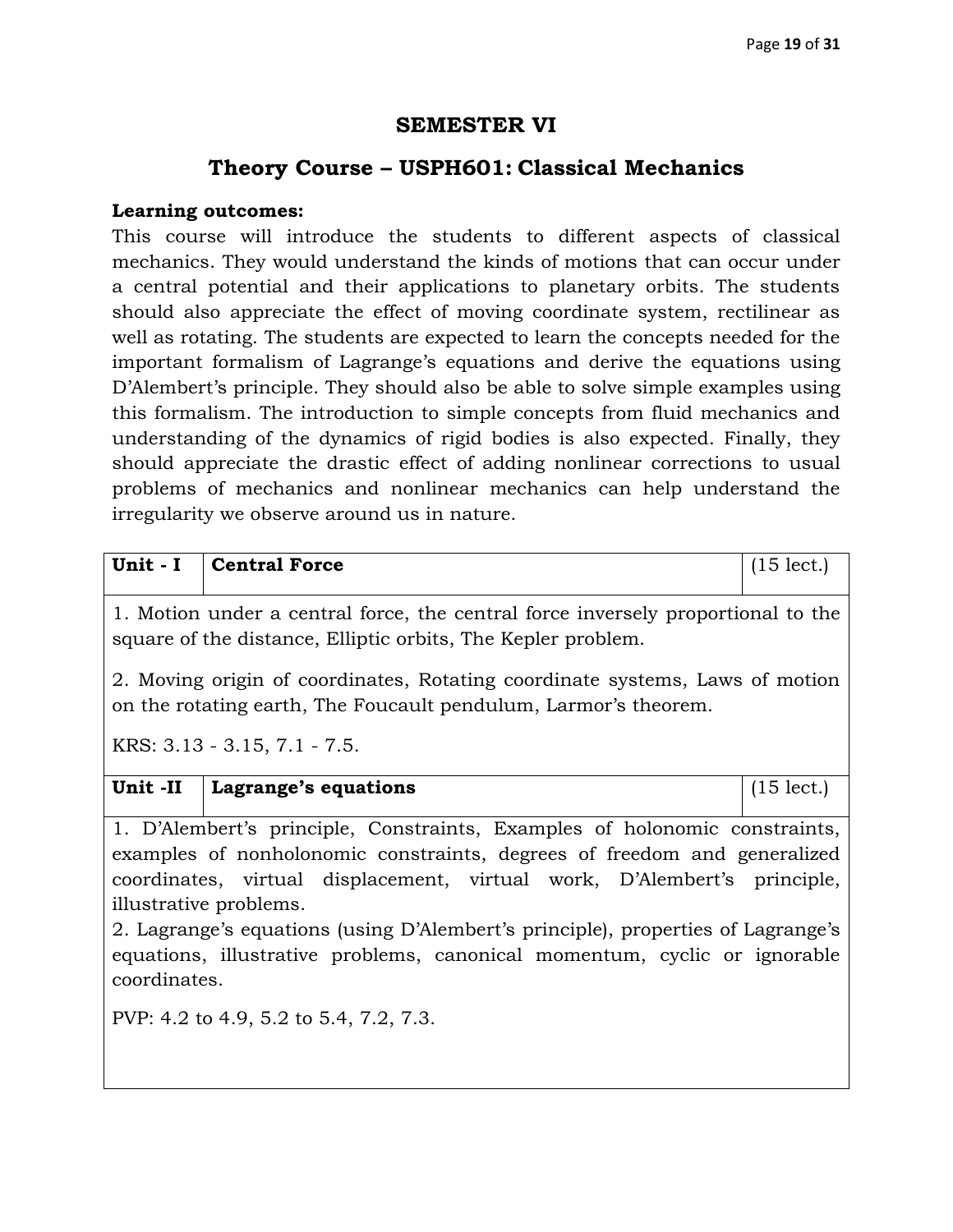|                                                                                                                                                                                                                                                                                                                                                                             | Unit -III   Fluid Motion and Rigid body rotation                                                                                                                                                                                                                        | $(15$ lect.) |
|-----------------------------------------------------------------------------------------------------------------------------------------------------------------------------------------------------------------------------------------------------------------------------------------------------------------------------------------------------------------------------|-------------------------------------------------------------------------------------------------------------------------------------------------------------------------------------------------------------------------------------------------------------------------|--------------|
| 1. Kinematics of moving fluids, Equation of motion for an ideal fluid,<br>Conservation laws for fluid motion, Steady flow.<br>2. Rigid dynamics: introduction, degrees of freedom, rotation about an axis:<br>orthogonal matrix, Euler's theorem, Eulerian angles, inertia tensor, angular<br>momentum of rigid body, Euler's equation of motion of rigid body, free motion |                                                                                                                                                                                                                                                                         |              |
| of rigid body, motion of symmetric top (without notation).<br>$KRS: 8.6$ to 8.9<br>PVP: 16.1 to 16.10                                                                                                                                                                                                                                                                       |                                                                                                                                                                                                                                                                         |              |
| Unit -IV                                                                                                                                                                                                                                                                                                                                                                    | <b>Non Linear Mechanics</b>                                                                                                                                                                                                                                             | $(15$ lect.) |
|                                                                                                                                                                                                                                                                                                                                                                             | 1. Nonlinear mechanics: Qualitative approach to chaos, The anharmonic<br>oscillator, Numerical solution of Duffing's equation.<br>2. Transition to chaos: Bifurcations and strange attractors, Aspects of chaotic<br>behavior (Logistic map).<br>BO: 11.1, 11.3 to 11.5 |              |

|    | <b>References</b>                                                     |  |  |
|----|-----------------------------------------------------------------------|--|--|
| 1. | PVP: Classical Mechanics, P. V. Panat (Narosa).                       |  |  |
| 2. | KRS: Mechanics: Keith R. Symon, (Addision Wesely) 3rd Ed.             |  |  |
| 3. | BO: Classical Mechanics- a Modern Perspective: V. D. Barger and M. G. |  |  |
|    | Olsson. (Mc Graw Hill International 1995 Ed.)                         |  |  |
|    | <b>Additional References</b>                                          |  |  |
| 1. | Classical Mechanics: Herbert Goldstein (Narosa 2nd Ed.).              |  |  |
| 2. | An Introduction to Mechanics: Daniel Kleppner & Robert Kolenkow       |  |  |
|    | Tata Mc Graw Hill (Indian Ed. 2007).                                  |  |  |
| 3. | Chaotic Dynamics- an introduction: Baker and Gollub                   |  |  |
|    | (Cambridge Univ. Press).                                              |  |  |
| 4. | Classical Mechanics: J. C. Upadhyaya (Himalaya Publishing House).     |  |  |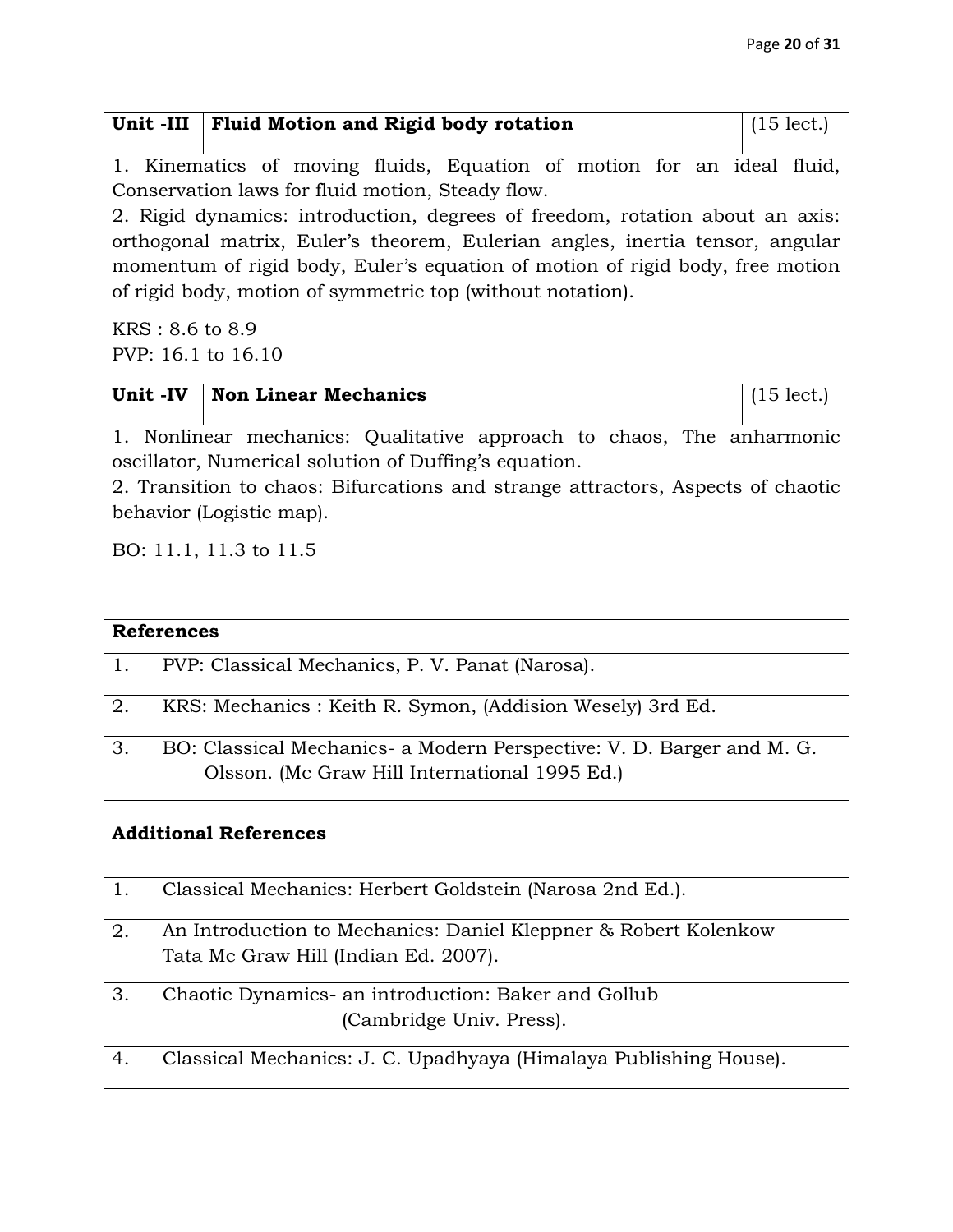# **Theory Course – USPH602: Electronics**

#### **Learning Outcome:**

On successful completion of this course students will be able to:

- 1. Understand the basics of semiconductor devices and their applications.
- 2. Understand the basic concepts of operational amplifier: its prototype and applications as instrumentation amplifier, active filters, comparators and waveform generation.
- 3. Understand the basic concepts of timing pulse generation and regulated power supplies
- 4. Understand the basic electronic circuits for universal logic building blocks and basic concepts of digital communication.
- 5. Develop quantitative problem solving skills in all the topics covered.

| Unit - I                                                                                                                                                                                                       |                                                                                                                                                                                                                                                                                                                                                      | $(15 \text{ lect.})$ |
|----------------------------------------------------------------------------------------------------------------------------------------------------------------------------------------------------------------|------------------------------------------------------------------------------------------------------------------------------------------------------------------------------------------------------------------------------------------------------------------------------------------------------------------------------------------------------|----------------------|
| 1.                                                                                                                                                                                                             | Field effect transistors: JFET: Basic ideas, Drain curve, The<br>transconductance curve, Biasing in the ohmic region and the active region,<br>Transconductance, JFET common source amplifier, JFET analog switch,<br>multiplexer, voltage controlled resistor, Current sourcing.<br>2. MOSFET: Depletion and enhancement mode, MOSFET operation and |                      |
|                                                                                                                                                                                                                | characteristics, digital switching.                                                                                                                                                                                                                                                                                                                  |                      |
| 3. SCR – construction, static characteristics, Analysis of the operation of SCR,<br>Gate Triggering Characteristics, Variable half wave rectifier and Variable full<br>wave rectifier, Current ratings of SCR. |                                                                                                                                                                                                                                                                                                                                                      |                      |
|                                                                                                                                                                                                                | 4. UJT: Construction, Operation, characteristics and application as a<br>relaxation oscillator.                                                                                                                                                                                                                                                      |                      |
|                                                                                                                                                                                                                | 1. MB: 13.1 to 13.9                                                                                                                                                                                                                                                                                                                                  |                      |
|                                                                                                                                                                                                                | 2. MB: 14.1, 14.2, 14.4, 14.6.                                                                                                                                                                                                                                                                                                                       |                      |
|                                                                                                                                                                                                                | 3. AM: 28.1, 28.5                                                                                                                                                                                                                                                                                                                                    |                      |
| Unit-II                                                                                                                                                                                                        |                                                                                                                                                                                                                                                                                                                                                      | $(15$ lect.)         |
|                                                                                                                                                                                                                | 1. Differential Amplifier using transistor: The Differential Amplifier, DC and AC                                                                                                                                                                                                                                                                    |                      |
| analysis of a differential amplifier, Input characteristic-effect of input bias,                                                                                                                               |                                                                                                                                                                                                                                                                                                                                                      |                      |

offset current and input offset voltage on output, common mode gain, CMRR.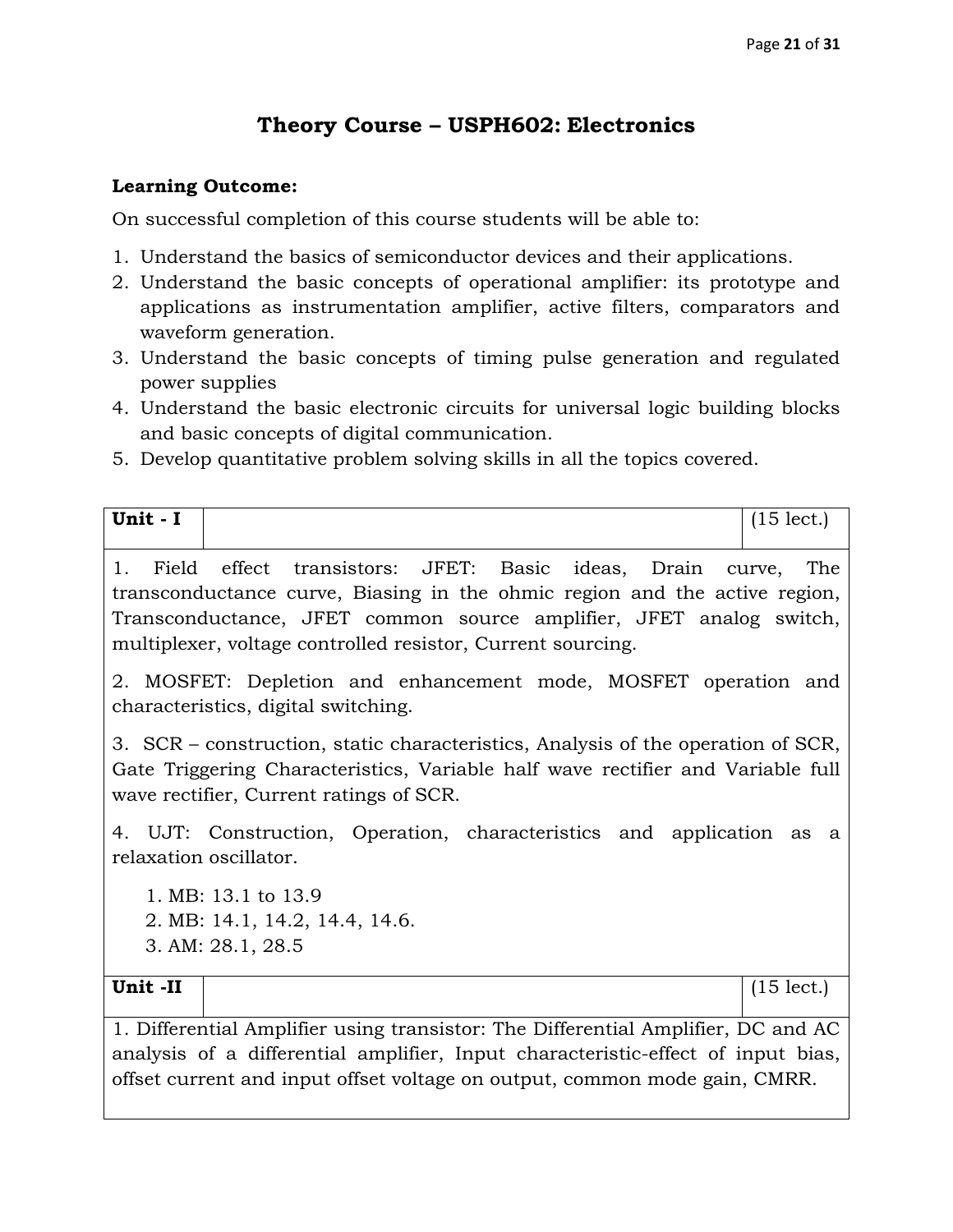2. Op Amp Applications: Log amplifier, Instrumentation amplifiers, Voltage controlled current sources (grounded load), First order Active filters, Astable using OP AMP, square wave and triangular wave generator using OP AMP, Wein-bridge oscillator using OP AMP, Comparators with Hysteresis, Window Comparator.

1. MB: 17.1 to 17.5

**2.** 2. MB: 20.5, 20.8, 21.4, 22.2, 22.3, 22.7, 22.8, 23.

| Unit -III | (151)<br>$H^+$<br>100a. |
|-----------|-------------------------|

1. Transistor Multivibrators: Astable, Monostable and Bistable Multivibrators, Schmitt trigger.

2. 555 Timer: Review Block diagram, Monostable and Astable operation Voltage Controlled Oscillator, Pulse Width modulator, Pulse Position Modulator, Triggered linear ramp generator.

3. Regulated DC power supply: Supply characteristics, series voltage regulator, Short circuit protection (current limit and fold back) Monolithic linear IC voltage Regulators. (LM 78XX, LM 79XX, LM 317, LM337).

- 1. AM: 18.11
- 2. KVR: 14.5.2.1, 14.5.2.5, 14.5.2.6, 14.5.4.1
- 3. MB: 23.8, 23.9
- 4. MB: 24.1, 24.3, 24.4

#### **Unit -IV** (15 lect.)

1. Logic families: Standard TTL NAND, TTL NOR, Open collector gates, Three state TTL devices, MOS inverters, CMOS NAND and NOR gates, CMOS characteristics.

2. Digital Communication Techniques: Digital Transmission of Data, Benefits of Digital Communication, Disadvantages of Digital Communication, Parallel and Serial Transmission, Pulse Modulation, Comparing Pulse-Modulation Methods ( PAM, PWM, PPM), Pulse-Code Modulation.

1. ML: 6.2, 6.4, 6.6, 6.7, 7.2 to 7.4.

2. 2. LF: 7.1, 7.2, 7.4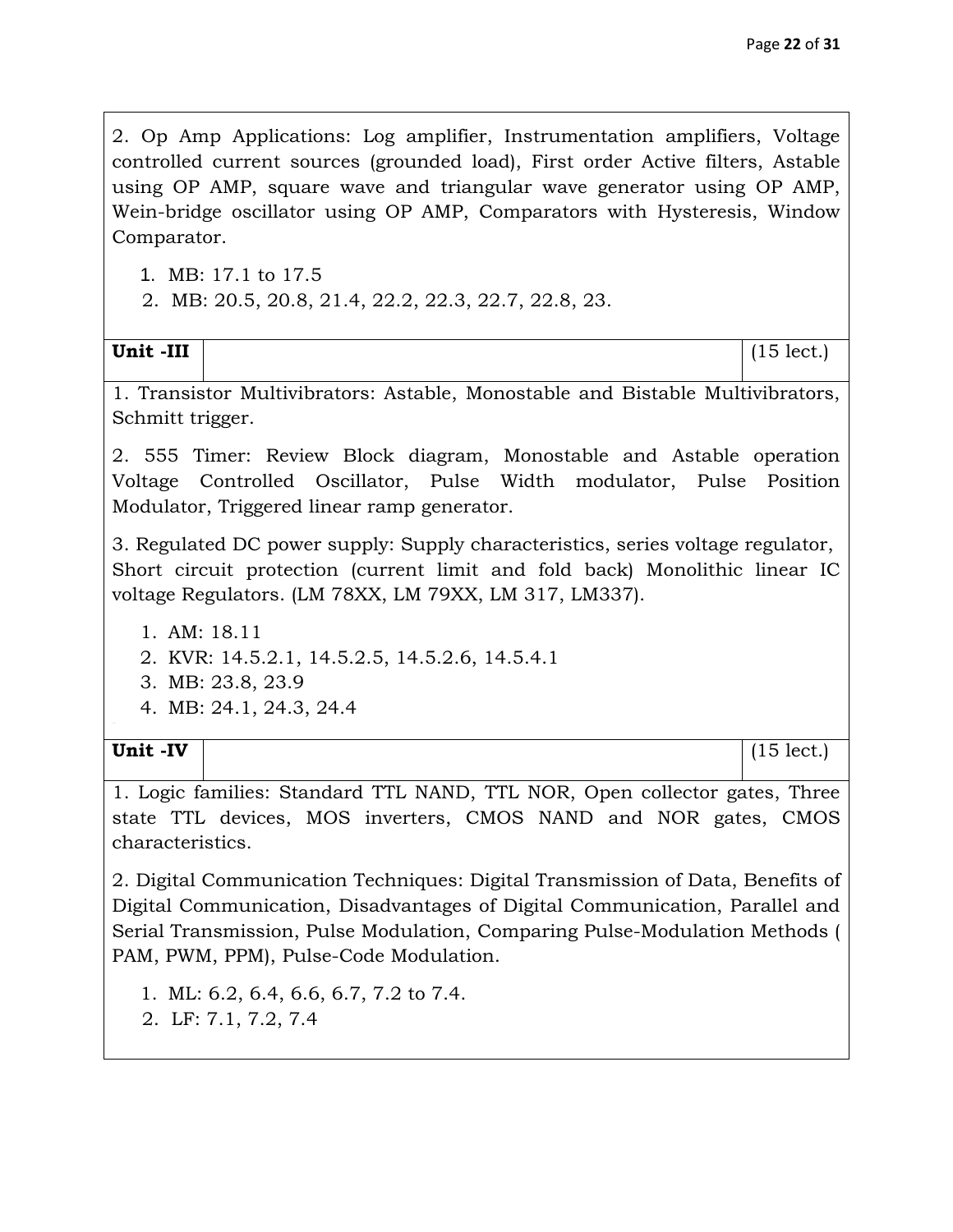|    | <b>References</b>                                                                                                        |
|----|--------------------------------------------------------------------------------------------------------------------------|
| 1. | MB: Electronic Principles, Malvino & Bates -7 <sup>th</sup> Ed TMH Publication.                                          |
| 2. | AM: Electronic Devices and Circuits, Allen Mottershead -PHI Publication.                                                 |
| 3. | KVR: Functional Electronics, K.V. Ramanan-TMH Publication.                                                               |
| 4. | ML: Digital Principles and Applications, Malvino and Leach<br>(4th Ed)(TMH).                                             |
| 5. | LF: Communication Electronics: Principles and applications, Louis E<br>Frenzel 4 <sup>th</sup> edition TMH Publications. |

# **Theory Course – USPH603: Nuclear Physics**

#### **Objectives:**

The course is built on exploring the fundamentals of nuclear matter as well as considering some of the important applications of nuclear physics. Topics include decay modes – (alpha, beta & gamma decay), nuclear models (liquid drop model, introduction to shell model), Applications of Nuclear Physics in the field of particle accelerators and energy generation, nuclear forces and elementary particles. The lecture course will be integrated with problem solving.

#### **Learning Outcomes:**

 Upon successful completion of this course, the student will be able to understand

the fundamental principles and concepts governing classical nuclear and particle physics and have a knowledge of their applications interactions of ionizing radiation with matter the key techniques for particle accelerators the physical processes involved in nuclear power generation.

 Knowledge on elementary particles will help students to understand the fundamental constituents of matter and lay foundation for the understanding of unsolved questions about dark matter, antimatter and other research oriented topics.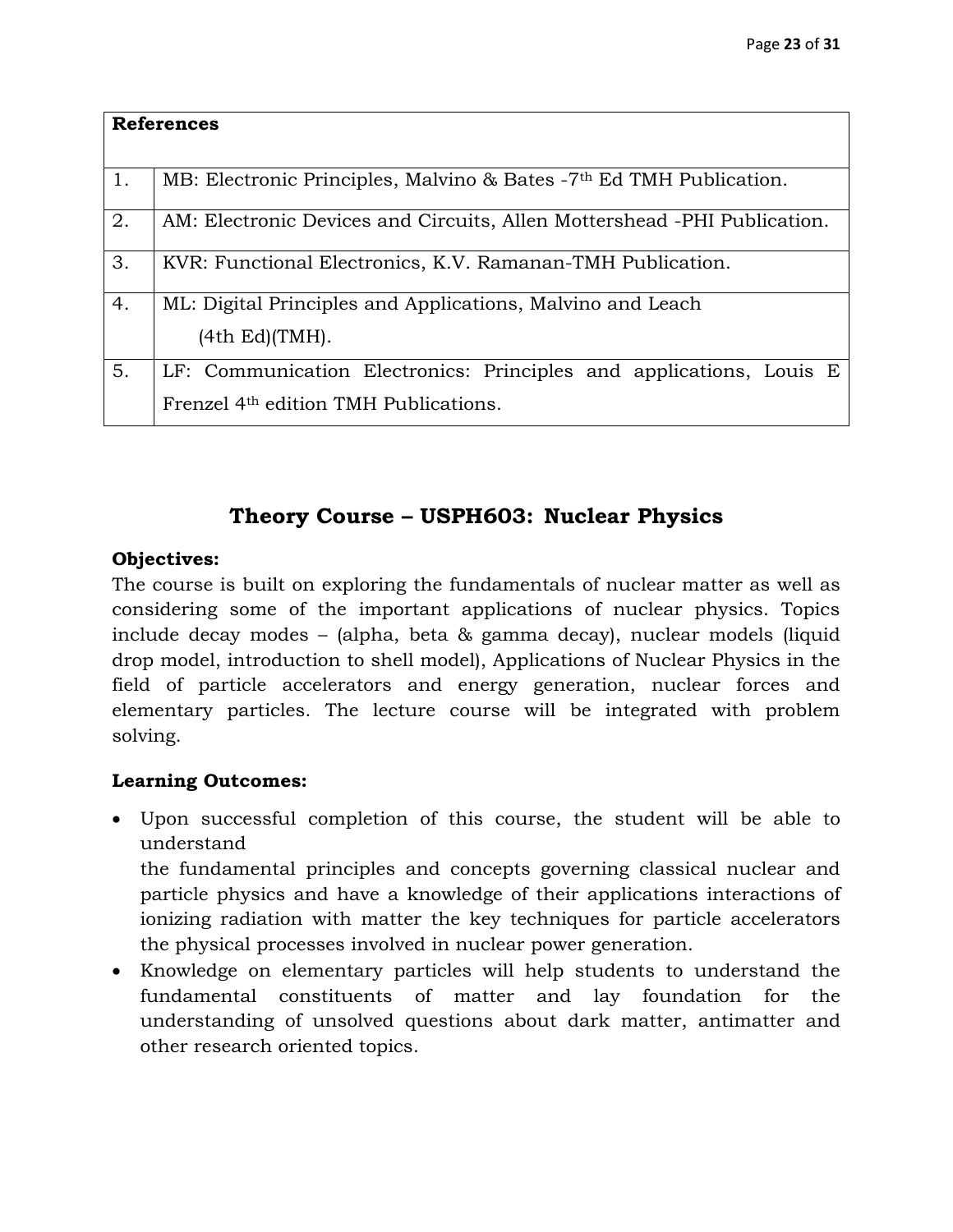| Unit - I   Alpha & Beta Decay | $(15$ lect.) |
|-------------------------------|--------------|

**1. Alpha decay:** Velocity, energy, and Absorption of alpha particles: Range, Ionization and stopping power, Nuclear energy levels. Range of alpha particles, alpha particle spectrum, Fine structure, long range alpha particles, Alpha decay paradox: Barrier penetration (Gamow's theory of alpha decay and Geiger-Nuttal law).

**2. Beta decay:** Introduction, Velocity and energy of beta particles, Energy levels and decay schemes, Continuous beta ray spectrum-Difficulties encountered to understand it, Pauli's neutrino hypothesis, Detection of neutrino, Energetics of beta decay.

1. IK: 13. 1, 13.2, 13.5, SBP: 4. II. 1, 4. II. 2, 4. II. 3, 1.II.3 2. IK: 14.1, 14.7, SBP: 4. III. 1, 4. III. 2, 4. III. 3, 4. III. 5, SNG : 5.5.

| Unit -II Gamma Decay & Nuclear Models | $(15 \text{ lect.})$ |
|---------------------------------------|----------------------|

**1. Gamma decay:** Introduction, selection rules, Internal conversion, nuclear isomerism, Mossbauer effect.

**2. Nuclear Models:** Liquid drop model, Weizsacker's semi-empirical mass formula, Mass parabolas - Prediction of stability against beta decay for members of an isobaric family, Stability limits against spontaneous fission. Shell model (Qualitative), Magic numbers in the nucleus.

1.SBP: 4. IV. 1, 4. IV.2, 4. IV. 3, 4. IV. 4, 9.4 2.SBP: 5.1, 5.3, 5.4, 5.5. AB: 11.6-pages (460,461).

| Unit -III   Nuclear Energy & Particle Accelerators | $(15$ lect.) |
|----------------------------------------------------|--------------|
|----------------------------------------------------|--------------|

**1. Nuclear energy:** Introduction, Asymmetric fission - Mass yield, Emission of delayed neutrons, Nuclear release in fission, Nature of fission fragments, Energy released in the fission of U235, Fission of lighter nuclei, Fission chain reaction, Neutron cycle in a thermal nuclear reactor (Four Factor Formula), Nuclear power and breeder reactors, Natural fusion Possibility of controlled fusion.

**2. Particle Accelerators:** Van de Graaff Generator, Cyclotron, Synchrotron, Betatron and Idea of Large Hadron Collider.

1. SBP: 6.1, 6.3 to 6.9, 9.6, 9.7, 8.1,8.2,8.3 2. SBP: 1.I.4 (i), 1.I.4 (ii), 1.I.4 (iii), 1.I.4 (iv), 6.9, AB: 13.3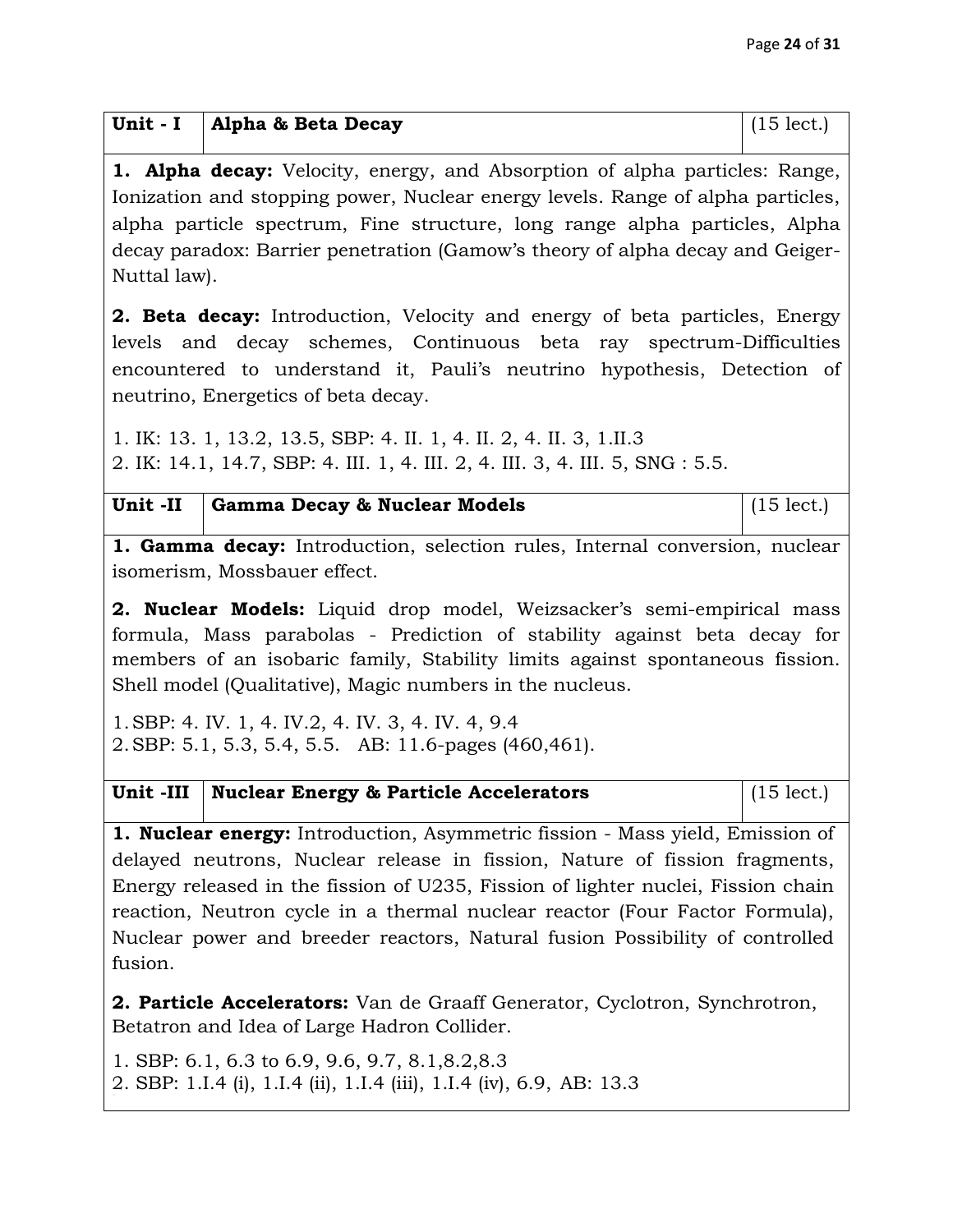| Unit -IV   Nuclear force $\&$ Elementary particles | $(15 \text{ lect.})$ |
|----------------------------------------------------|----------------------|
|                                                    |                      |

**1. Nuclear force:** Introduction, Deuteron problem, Meson theory of Nuclear Force- A qualitative discussion.

**2.Elementary particles:** Introduction, Classification of elementary particles, Particle interactions, Conservation laws (linear &angular momentum, energy, charge, baryon number & lepton number), particles and antiparticles (Electrons and positrons, Protons and anti-protons, Neutrons and antineutrons, Neutrinos and anti-neutrinos), Photons, Mesons, Quark model (Qualitative).

1. SBP: 8.6

2. DCT: 18.1, 18.2,18.3, 18.4 , 18.5 to 18.9 AB: 13.5

| <b>References</b> |                                                                                                     |  |
|-------------------|-----------------------------------------------------------------------------------------------------|--|
| 1.                | AB: Concepts of Modern Physics: Arthur Beiser, Shobhit Mahajan, S Rai<br>Choudhury (6th Ed.) (TMH). |  |
| 2.                | SBP: Nuclear Physics, S.B. Patel (Wiley Eastern Ltd.).                                              |  |
| 3.                | IK: Nuclear Physics, Irving Kaplan $(2nd Ed.)$ (Addison Wesley).                                    |  |
| 4.                | SNG: Nuclear Physics, S. N. Ghoshal (S. Chand & Co.)                                                |  |
| 5.                | DCT: Nuclear Physics, D. C. Tayal (Himalayan Publishing House) 5th ed.                              |  |
|                   | <b>Additional References</b>                                                                        |  |
| 1.                | Modern Physics: Kenneth Krane $(2nd Ed.)$ , John Wiley & Sons.                                      |  |
| 2.                | Atomic & Nuclear Physics: N Subrahmanyam, Brij Lal.<br>(Revised by Jivan Seshan.) S. Chand.         |  |
| 3.                | Atomic & Nuclear Physics: A B Gupta & Dipak Ghosh Books & Allied (P)<br>Ltd.                        |  |
| $\overline{4}$    | Introduction to Elementary Particles: David Griffith, Second Revised<br>Edition, Wiley-VCH.         |  |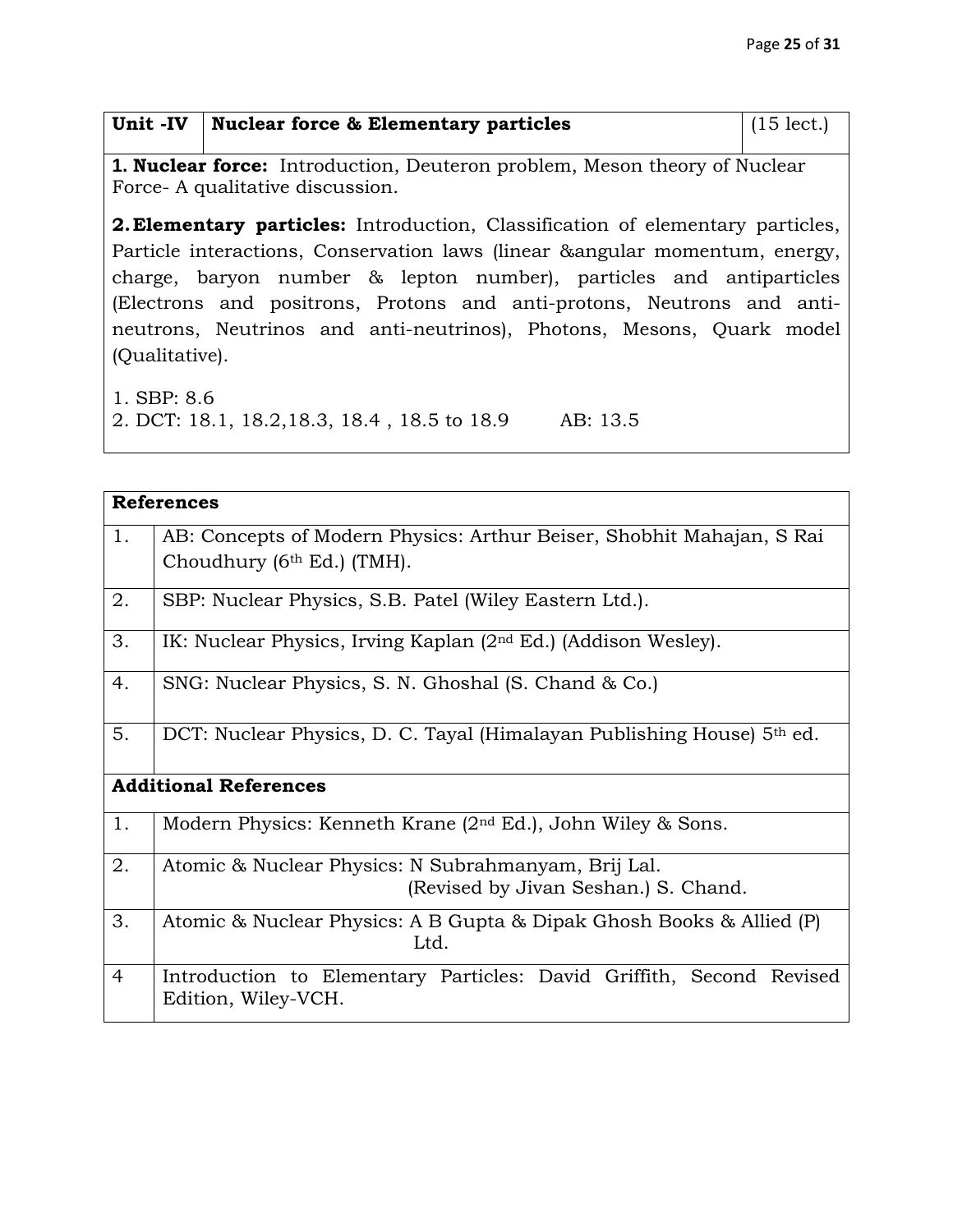# **Theory Course – USPH604: Special Theory of Relativity**

#### **Learning outcomes:**

This course introduces students to the essence of special relativity which revolutionized the concept of physics in the last century by unifying space and time, mass and energy, electricity and magnetism. This course also gives a very brief introduction of general relativity. After the completion of the course the student should be able to

- 1. Understand the significance of Michelson Morley experiment and failure of the existing theories to explain the null result
- 2. Understand the importance of postulates of special relativity, Lorentz transformation equations and how it changed the way we look at space and time, Absolutism and relativity, Common sense versus Einstein concept of Space and time.
- 3. Understand the transformation equations for: Space and time, velocity, frequency, mass, momentum, force, Energy, Charge and current density, electric and magnetic fields.
- 4. Solve problems based on length contraction, time dilation, velocity addition, Doppler effect, mass energy relation and resolve paradoxes in relativity like twin paradox etc.

| Unit -<br>-<br>. . | .<br>15 lect |
|--------------------|--------------|
|                    |              |

#### **Introduction to Special theory of relativity:**

Inertial and Non-inertial frames of reference, Galilean transformations, Newtonian relativity, Electromagnetism and Newtonian relativity. Attempts to locate absolute frame: Michelson- Morley experiment (omit derivation part), Attempts to preserve the concept of a preferred ether frame: Lorentz Fitzgerald contraction and Ether drag hypothesis (conceptual), Stellar aberration, Attempt to modify electrodynamics.

**Relativistic Kinematics - I**: Postulates of the special theory of relativity, Simultaneity, Derivation of Lorentz transformation equations. Some consequences of the Lorentz transformation equations: length contraction, time dilation and meson experiment, The observer in relativity.

RR: 1.1 to 1.9, 2.1 to 2.5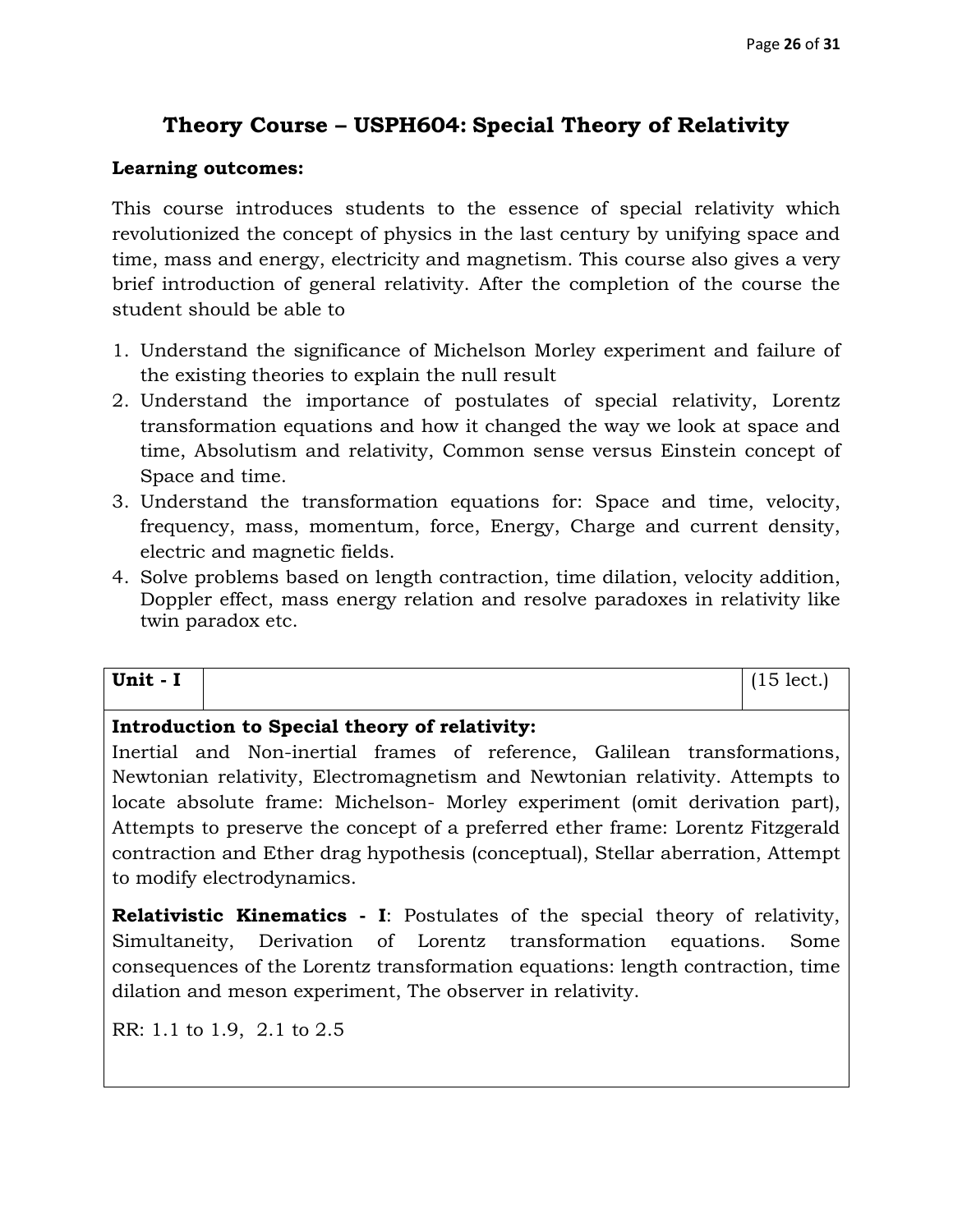| Unit-II                                                                       |  |                                                                                                 | $(15$ lect.) |
|-------------------------------------------------------------------------------|--|-------------------------------------------------------------------------------------------------|--------------|
|                                                                               |  | <b>Relativistic Kinematics - II:</b> The relativistic addition of velocities,                   |              |
|                                                                               |  | acceleration transformation equations, Aberration and Doppler effect in                         |              |
|                                                                               |  | relativity, The common sense of special relativity.                                             |              |
|                                                                               |  | The Geometric Representation of Space-Time: Space-Time Diagrams,                                |              |
|                                                                               |  | Simultaneity, Length contraction and Time dilation, The time order and space                    |              |
|                                                                               |  | separation of events, The twin paradox.                                                         |              |
|                                                                               |  | RR: 2.6 to 2.8, Supplementary topics A1, A2, A3, B1, B2, B3.                                    |              |
| Unit-III                                                                      |  |                                                                                                 | $(15$ lect.) |
|                                                                               |  | <b>Relativistic Dynamics:</b> Mechanics and Relativity, The need to redefine                    |              |
|                                                                               |  | momentum, Relativistic momentum, Alternative views of mass in relativity,                       |              |
|                                                                               |  | The relativistic force law and the dynamics of a single particle, The equivalence               |              |
|                                                                               |  | of mass and energy, The transformation properties of momentum, energy and                       |              |
|                                                                               |  | mass. RR: 3.1 to 3.7                                                                            |              |
| Unit -IV                                                                      |  |                                                                                                 | $(15$ lect.) |
|                                                                               |  |                                                                                                 |              |
|                                                                               |  | Relativity and Electromagnetism: Introduction, The interdependence of                           |              |
|                                                                               |  | Electric and Magnetic fields, The Transformation for E and B, The field of a                    |              |
| uniformly moving point charge, Force and fields near a current-carrying wire, |  |                                                                                                 |              |
|                                                                               |  | Force between moving charges, The invariance of Maxwell's equations.                            |              |
| The principle of equivalence and general relativity, Gravitational red shift. |  |                                                                                                 |              |
|                                                                               |  | RR: 4.1 to 4.7. Supplementary topic C1, C2, C3, C4.                                             |              |
|                                                                               |  | Note: (A good number of problems to be solved from Resnick).                                    |              |
|                                                                               |  |                                                                                                 |              |
| <b>References</b>                                                             |  |                                                                                                 |              |
| 1.                                                                            |  | RR: Introduction to Special Relativity: Robert Resnick (Wiley Student Edition).                 |              |
| 2.                                                                            |  | Special theory of Relativity: A. P. French.                                                     |              |
| 3.                                                                            |  | Very Special Relativity - An illustrated guide: by Sander Bais - Amsterdam<br>University Press. |              |
| 4.                                                                            |  | Chapter 1: Concepts of Modern Physics by Arthur Beiser.                                         |              |
| 5.                                                                            |  | Chapter 2: Modern Physics by Kenneth Krane.                                                     |              |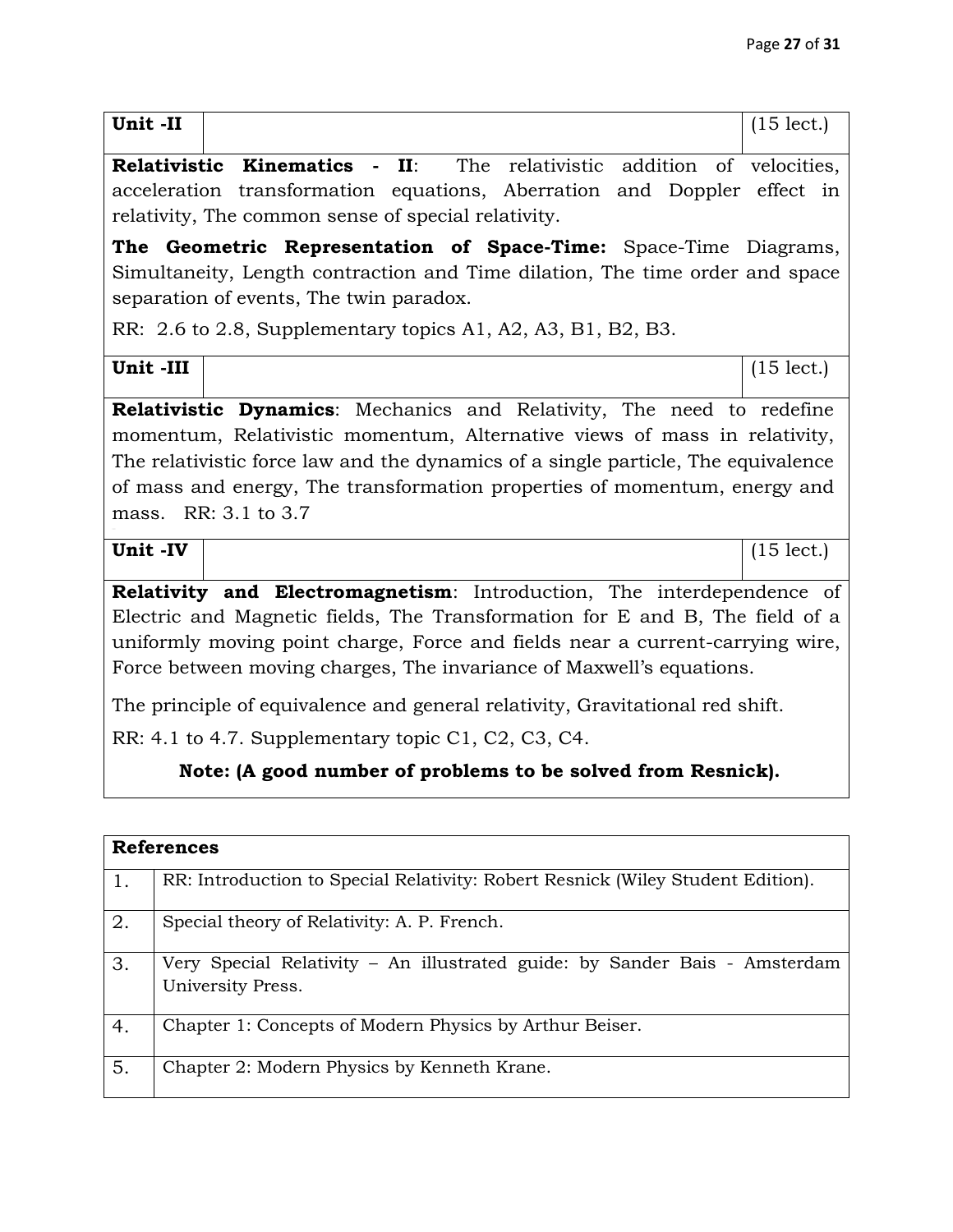#### **SEMESTER VI**

The T. Y. B. Sc. Syllabus integrates the regular practical work with a series of demonstration experiments and the project. There will be separate passing head for project work. During the teaching and examination of Physics laboratory work, simple modifications of experimental parameters may be attempted. Attention should be given to basic skills of experimentation which include:

| $\mathbf{i}$ | Understanding relevant concepts.                                                           |
|--------------|--------------------------------------------------------------------------------------------|
| ii)          | Planning of the experiments.                                                               |
| iii)         | Layout and adjustments of the equipments                                                   |
| iv)          | Understanding designing of the experiments                                                 |
| $\mathbf{v}$ | Attempts to make the experiments open ended                                                |
| vi)          | Recording of observations and plotting of graphs                                           |
| vii)         | Calculation of results and estimation of possible errors in the observation<br>of results. |

**i) Regular Physics Experiments:** A minimum of **06** experiments from each of the practical course are to be performed and reported in the journal.

**ii) Demonstration Experiments:** The demonstration experiments are to be performed by the teacher in the laboratory and students should be encouraged to participate and take observation wherever possible.

Demonstration experiments are designed to bring about interest and excitement in Physics. Students are required to enter details of these 'demonstration' experiments in their journal.

The certified journal must contain a minimum of **12** regular experiments (**06** from each practical course), **MINIMUM 06** demonstration experiments in semester VI. A separate index and certificate in journal is must for each course in each semester.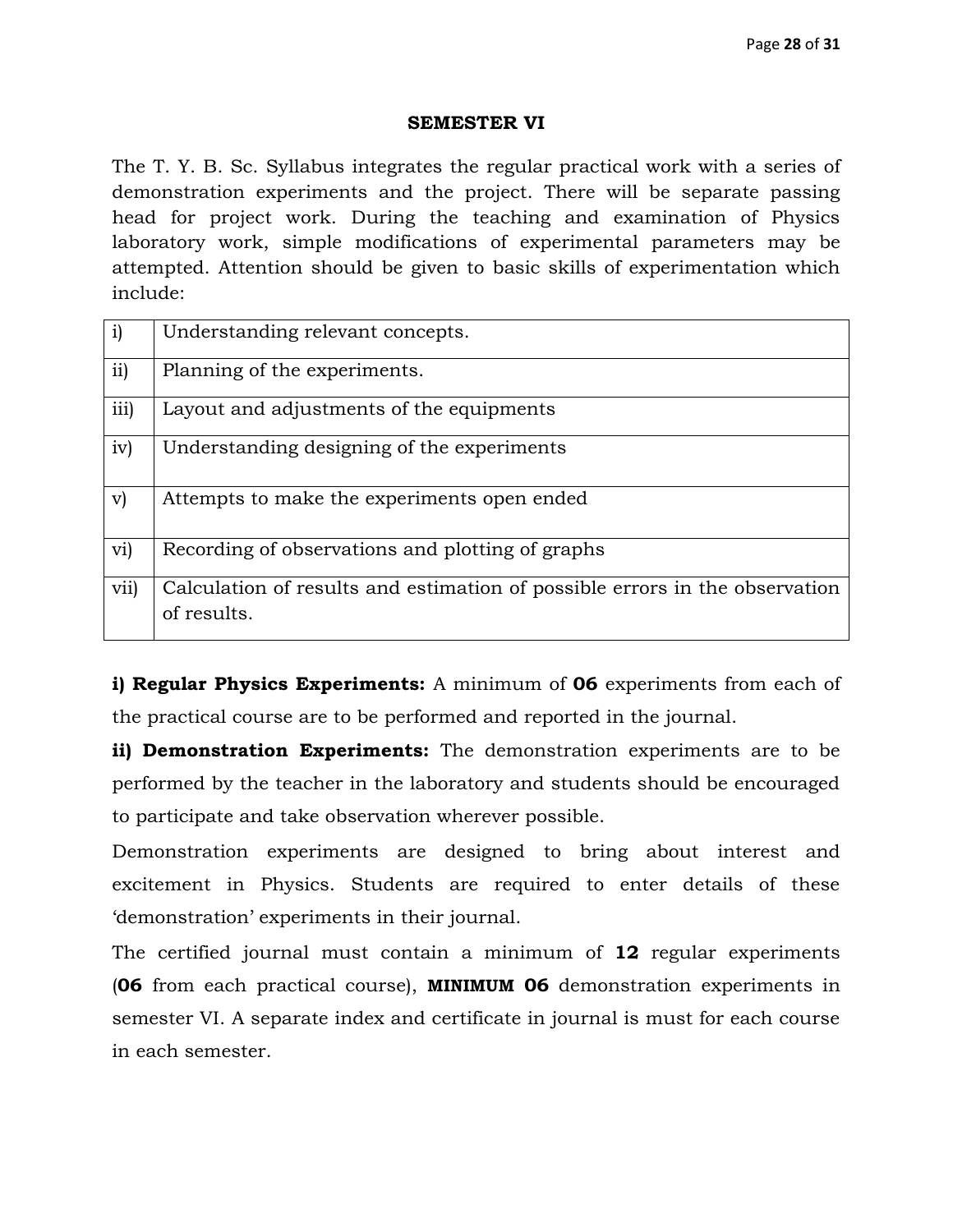## **iii) Project Details:**

 $\mathsf{r}$ 

| a)            | <b>Project Includes:</b> Review articles/Simulation on PC on any concept in<br>Physics/ Comparative & differentiative study/Improvement in the existing<br>experiment (Design and fabrication concept) / Extension of any regular<br>experiment/Attempt to make experiment open-ended/Thorough survey of<br>existing active components (devices, ICs, methods, means, technologies,<br>generations, applications etc. / any innovative projects using the concept<br>of physics. |
|---------------|----------------------------------------------------------------------------------------------------------------------------------------------------------------------------------------------------------------------------------------------------------------------------------------------------------------------------------------------------------------------------------------------------------------------------------------------------------------------------------|
| b)            | Students/project: 02 (maximum)                                                                                                                                                                                                                                                                                                                                                                                                                                                   |
| $\mathbf{c})$ | Evaluation of the project: The following points shall be considered.<br>• Working model (Experimental or Concept based simulation)<br>• Understanding of the project<br>Data collection<br>• Data Analysis<br>• Innovation/difficulty<br>Report                                                                                                                                                                                                                                  |

There will be **THREE** turns of **three hours each** for the examination of practical courses.

| <b>SEMESTER VI</b>               |                                                |  |
|----------------------------------|------------------------------------------------|--|
| <b>PRACTICAL COURSE: USPHP07</b> |                                                |  |
| Sr. No.                          | Name of the Experiment                         |  |
|                                  | Surface tension of mercury by Quincke's method |  |
| 2                                | Thermal conductivity by Lee's method           |  |
| 3                                | Study of JFET characteristics                  |  |
| 4                                | JFET as a common source amplifier              |  |
| $\overline{5}$                   | JFET as switch (series and shunt)              |  |
| 6                                | UJT characteristics and relaxation oscillator  |  |
| 7                                | Study of Pulse width modulation (BB)           |  |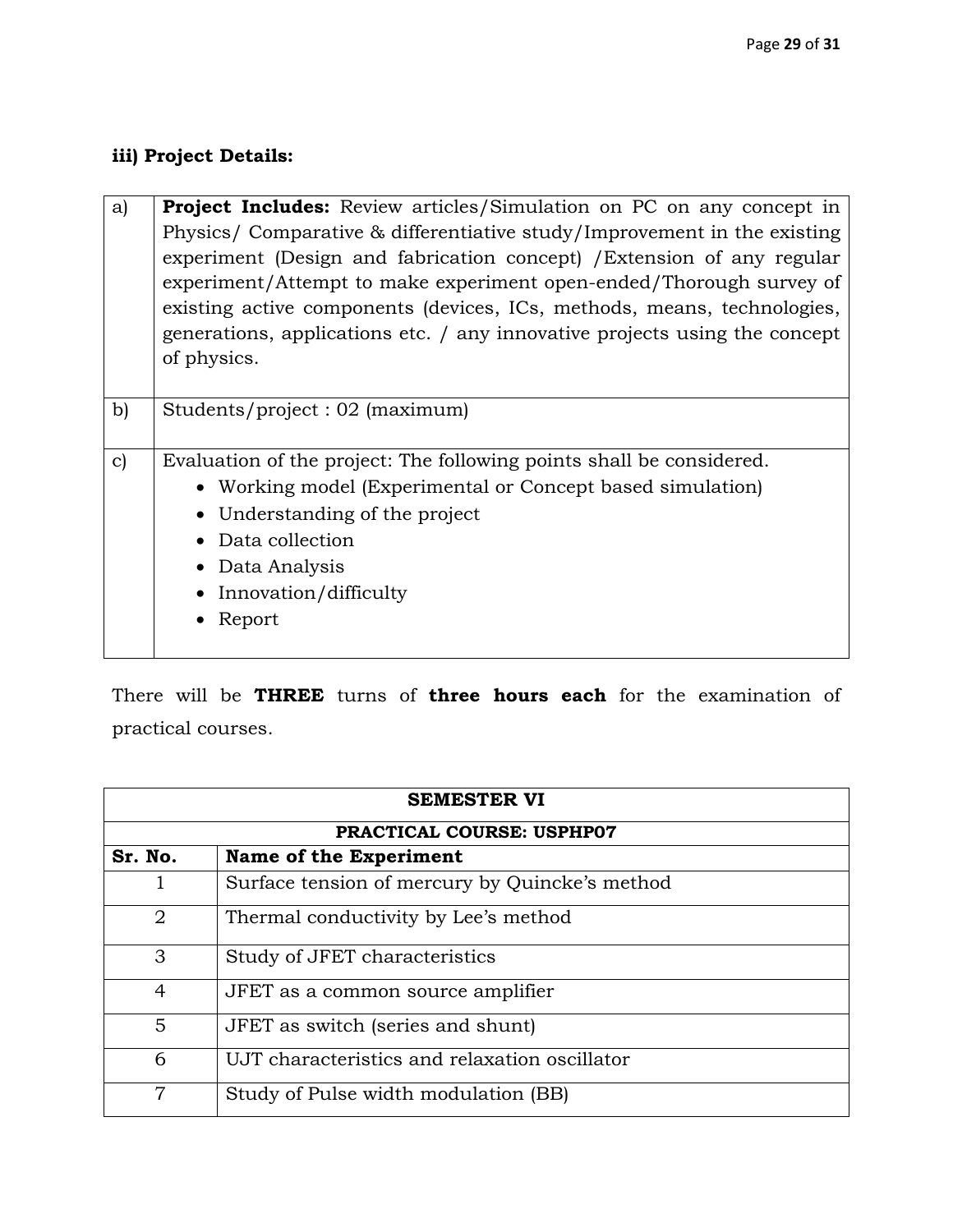| 8              | Study of Pulse position modulation (BB)                                                  |
|----------------|------------------------------------------------------------------------------------------|
| 9              | Determination of h/e by photocell                                                        |
| 10             | R. P. of Prism                                                                           |
| 11             | Double refraction                                                                        |
| 12             | Lloyd's single mirror: determination of wavelength                                       |
|                | PRACTICAL COURSE: USPHP08                                                                |
| Sr. No.        | <b>Name of the Experiment</b>                                                            |
|                | Determination of M/C by using BG                                                         |
| $\overline{2}$ | Self-inductance by Anderson's bridge                                                     |
| 3              | Hall effect                                                                              |
| $\overline{4}$ | Solar cell characteristics and determination of $V_{oc}$ , I <sub>sc</sub> and $P_{max}$ |
| 5              | Design and study of transistorized monostable multivibrator (BB)                         |
| 6              | Design and study of transistorized bistable multivibrator (BB)                           |
| $\overline{7}$ | Application of Op-Amp as a window comparator                                             |
| 8              | Application of Op-Amp as a Log amplifier                                                 |
| 9              | Application of IC 555 as a voltage to frequency converter (BB)                           |
| 10             | Application of IC 555 as a voltage to time converter (BB)                                |
| 11             | LM-317 as variable voltage source                                                        |
| 12             | Shift register                                                                           |
|                | DEMONSTRATION EXPERIMENTS                                                                |
| Sr. No.        | <b>Name of the Experiment</b>                                                            |
| $\mathbf{1}$   | Open CRO, Power Supply, and Signal Generator: block diagrams                             |
| 2              | Data sheets: Diodes, Transistor, Op-amp & Optoelectronic devices                         |
| 3              | Zeeman Effect                                                                            |
| 4              | Michelson's interferometer                                                               |
| 5              | Constant deviation spectrometer (CDS)                                                    |
| 6              | Digital storage oscilloscope (DSO)                                                       |
| $\overline{7}$ | Determination of Op-Amp parameters (offset voltage, slew rate,                           |